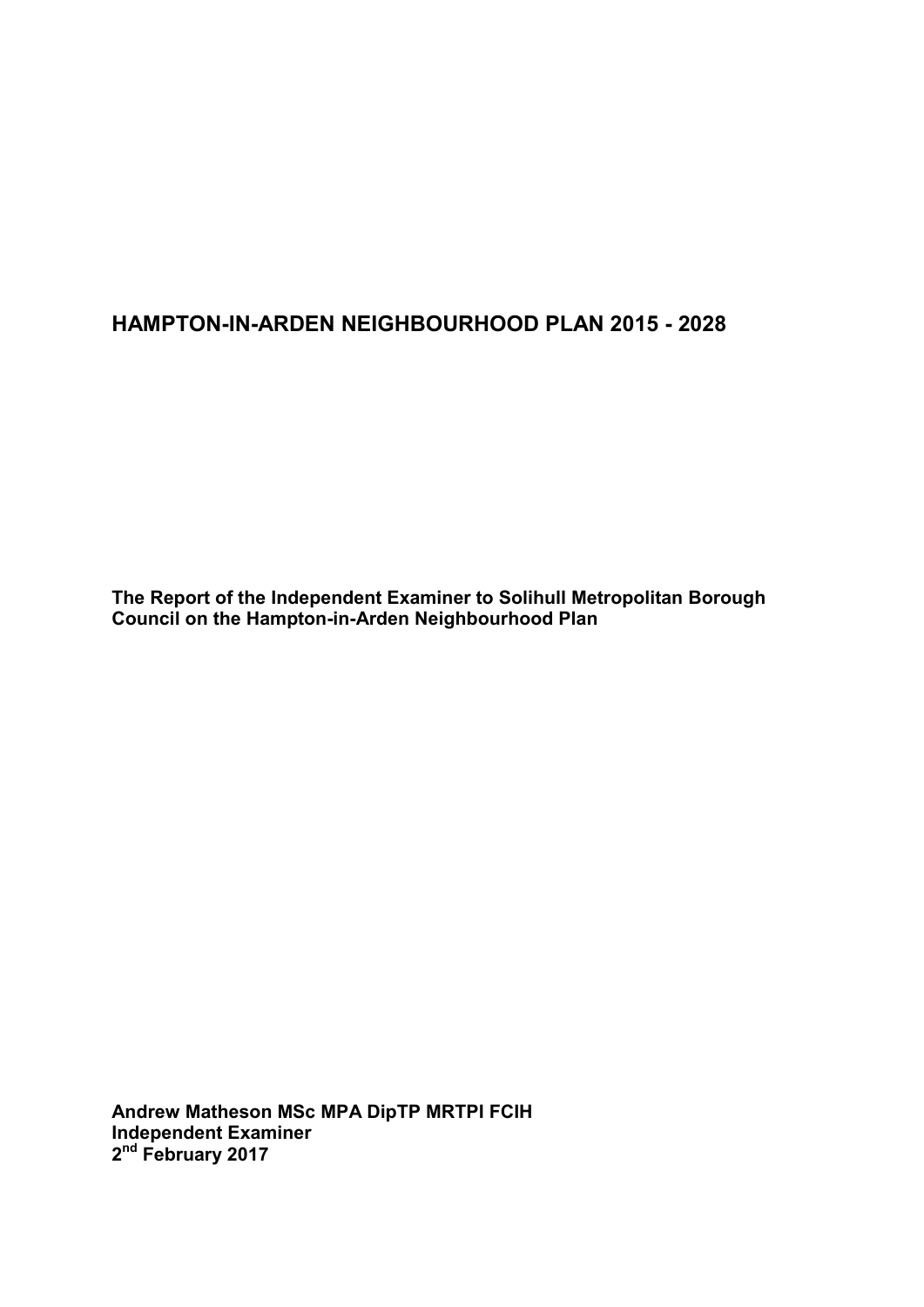# **Summary**

I was appointed by Solihull Metropolitan Borough Council in December 2016 to undertake the Independent Examination of the Hampton-in-Arden Neighbourhood Plan.

The Examination has been undertaken by written representations. I visited the Neighbourhood Area on 6<sup>th</sup> January 2017.

The Neighbourhood Plan proposes a local range of policies and seeks to bring forward positive and sustainable development in Hampton-in-Arden. There is an evident focus on safeguarding the very distinctive character of the area whilst accommodating future change and growth.

The Plan has been underpinned by extensive community support and engagement. The social, environmental and economic issues identified have been brought together into a coherent plan which adds appropriate local detail to sit alongside the Solihull Metropolitan Borough Local Plan.

Subject to a series of recommended modifications set out in this Report I have concluded that the Hampton-in-Arden Neighbourhood Plan meets all the necessary legal requirements and should proceed to referendum.

I recommend that the referendum should be held within the Neighbourhood Area.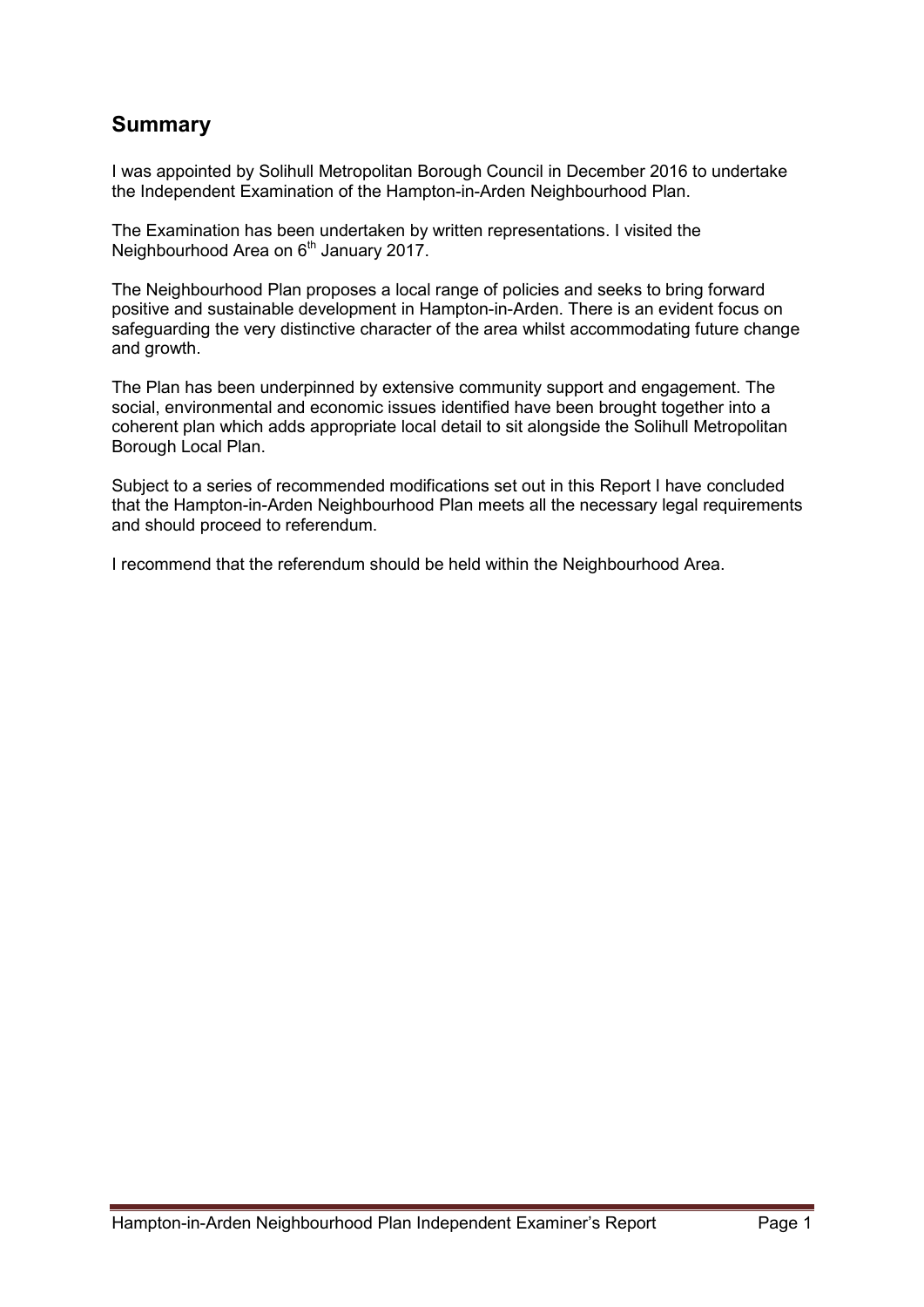# **Report Index**

|                                         | Page                                            |
|-----------------------------------------|-------------------------------------------------|
| Introduction                            |                                                 |
| The Role of the Independent Examiner    | $\begin{array}{c} 3 \\ 3 \\ 4 \\ 5 \end{array}$ |
| Hampton-in-Arden Neighbourhood Area     |                                                 |
| Consultation                            |                                                 |
| The Neighbourhood Plan                  | 6                                               |
| <b>Basic Conditions</b>                 | 6                                               |
| The Plan in Detail:                     | $\overline{7}$                                  |
| The front cover                         | $\overline{7}$                                  |
| Foreword                                | $\overline{7}$                                  |
| <b>Executive Summary</b>                | $\overline{7}$                                  |
| Introduction and Background             | $\overline{7}$                                  |
| <b>Civil Parish Profile</b>             | 8                                               |
| <b>Plan Content &amp; Status</b>        | 8                                               |
| <b>Planning Policy Context</b>          | 8                                               |
| Plan Development                        | 9                                               |
| A Plan for the Parish                   | 10                                              |
| The Vision for 2028                     | 10                                              |
| Challenges for the Parish               | 10                                              |
| Objectives of the Neighbourhood Plan    | 11                                              |
| Policies & Key Actions                  | 11                                              |
| Housing                                 | 12                                              |
| Local Economy                           | 13                                              |
| Transport                               | 14                                              |
| Environment                             | 14                                              |
| Community                               | 17                                              |
| <b>Next Steps</b>                       | 18                                              |
| <b>Examination &amp; Referendum</b>     | 18                                              |
| Monitoring & Review                     | 18                                              |
| Sources                                 | 18                                              |
| Other matters raised in representations | 18                                              |
| <b>EU and ECHR Obligations</b>          | 19                                              |
| Conclusions                             | 20                                              |
| Listing of Recommendations              | 21                                              |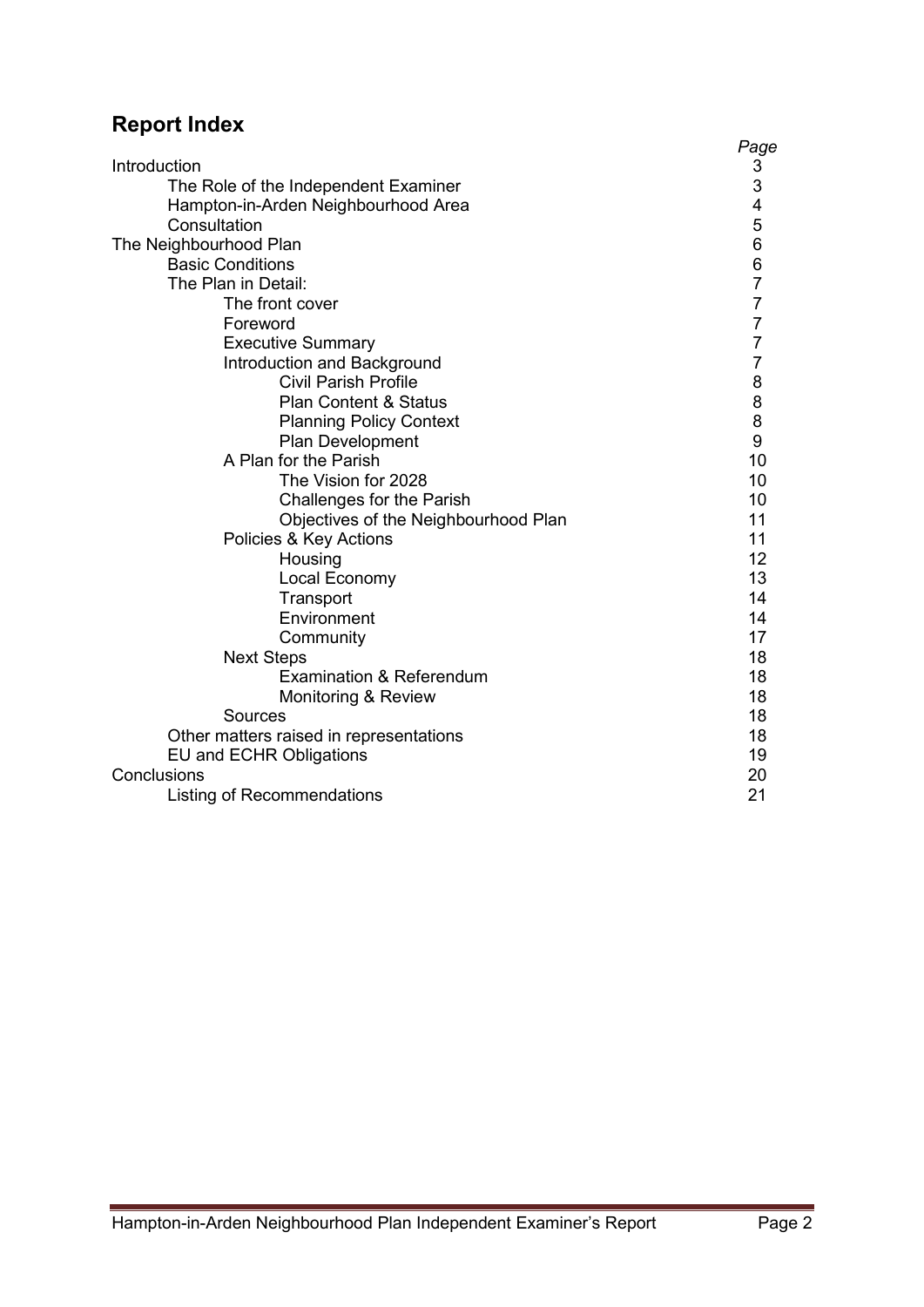# **Introduction**

This report sets out the findings of the Independent Examination of the Hampton-in-Arden Neighbourhood Plan 2015-2028. The Plan was submitted to Solihull Metropolitan Borough Council by Hampton-in-Arden Parish Council in its capacity as the 'qualifying body' responsible for preparing the Neighbourhood Plan.

Neighbourhood plans were introduced into the planning process by the Localism Act 2011. They aim to allow local communities to take responsibility for guiding development in their area. This approach was subsequently incorporated within the National Planning Policy Framework (NPPF) in 2012 and this continues to be the principal element of national planning policy.

This report assesses whether the Hampton-in-Arden Neighbourhood Plan is legally compliant and meets the 'basic conditions' that such plans are required to meet. It also considers the content of the Plan and, where necessary, recommends modifications to its policies and supporting text. This report also provides a recommendation as to whether the Hampton-in-Arden Neighbourhood Plan should proceed to referendum. If this is the case and that referendum results in a positive outcome, the Hampton-in-Arden Neighbourhood Plan would then be used to determine planning applications within the Plan boundary as an integral part of the wider development plan.

# **The Role of the Independent Examiner**

The Examiner's role is to ensure that any submitted neighbourhood plan meets the legislative and procedural requirements. I was appointed by Solihull Metropolitan Borough Council, with the consent of the Hampton-in-Arden Parish Council, to conduct the examination of the Hampton-in-Arden Neighbourhood Plan and to report my findings. I am independent of both the Solihull Metropolitan Borough Council and the Hampton-in-Arden Parish Council. I do not have any interest in any land that may be affected by the Plan.

I possess the appropriate qualifications and experience to undertake this role. I have over 40 years' experience in various local authorities and third sector bodies as well as with the professional body for planners in the United Kingdom. I am a Chartered Town Planner and a panel member for the Neighbourhood Planning Independent Examiner Referral Service (NPIERS). I am a member of the Royal Town Planning Institute.

In my role as Independent Examiner I am required to recommend one of the following outcomes of the Examination:

- the Hampton-in-Arden Neighbourhood Plan is submitted to a referendum; or
- the Hampton-in-Arden Neighbourhood Plan should proceed to referendum as modified (based on my recommendations); or
- the Hampton-in-Arden Neighbourhood Plan does not proceed to referendum on the basis that it does not meet the necessary legal requirements.

As part of this process I must consider whether the submitted Plan meets the Basic Conditions as set out in paragraph 8(2) of Schedule 4B of the Town and Country Planning Act 1990.

If recommending that the Neighbourhood Plan should go forward to referendum, I must then consider whether or not the referendum area should extend beyond the Hampton-in-Arden Neighbourhood Area to which the Plan relates.

In examining the Plan, I am also required, under paragraph 8(1) of Schedule 4B to the Town and Country Planning Act 1990, to check whether: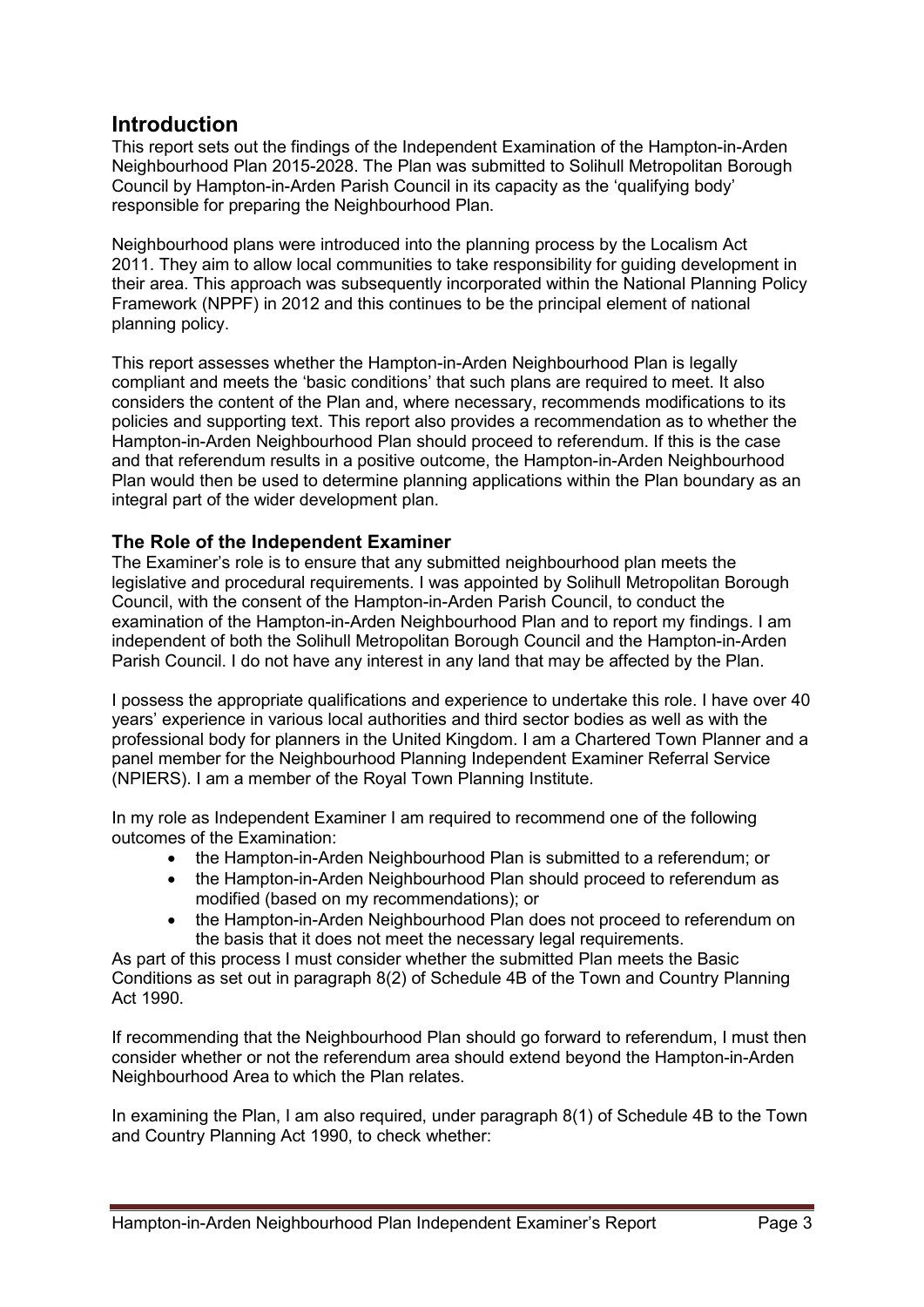- the policies relate to the development and use of land for a designated Neighbourhood Area in line with the requirements of Section 38A of the Planning and Compulsory Purchase Act 2004;
- the Neighbourhood Plan meets the requirements of Section 38B of the 2004 Act (the Plan must specify the period to which it has effect, must not include provision about development that is excluded development, and must not relate to more than one Neighbourhood Area);
- the Neighbourhood Plan has been prepared for an area that has been designated under Section 61G of the Localism Act and has been developed and submitted for examination by a qualifying body.

These are helpfully covered in the submitted Basic Conditions Statement and, subject to the contents of this Report, I can confirm that I am satisfied that each of the above points has been properly addressed and met.

In undertaking this examination I have considered the following documents:

- Hampton-in-Arden Neighbourhood Plan as submitted
- Hampton-in-Arden Neighbourhood Plan Basic Conditions Statement, which includes the Hampton-in-Arden Neighbourhood Plan Strategic Environmental Assessment Screening Report (April 2015)
- Hampton-in-Arden Neighbourhood Plan Consultation Statement
- Representations made to the Hampton-in-Arden Neighbourhood Plan
- Content at *www.hamptoninarden.org.uk*
- Solihull Local Plan Shaping a Sustainable Future (December 2013)
- The Solihull MBC Gypsy and Traveller Site Allocations Plan (December 2014)
- Solihull MBC Supplementary Planning Document Meeting Housing Needs (July 2014)
- National Planning Policy Framework (March 2012)
- Neighbourhood Planning Regulations (2012)
- Planning Practice Guidance (March 2014 and subsequent updates)
- Ministerial Statement March 2015
- Ministerial Statement June 2015.

I carried out an unaccompanied visit to the Plan area on  $6<sup>th</sup>$  January 2016. I looked at the town of Hampton-in-Arden within the larger Plan area and its hinterland. I also viewed the character of the Conservation Area and all the sites identified in the Plan policies.

The legislation establishes that, as a general rule, neighbourhood plan examinations should be held without a public hearing, by written representations only. Having considered all the information before me, including the representations made to the submitted plan which I felt made their points with clarity, I was satisfied that the Hampton-in-Arden Neighbourhood Plan could be examined without the need for a public hearing and I advised Solihull Metropolitan Borough Council accordingly. The Borough Council and the Qualifying Body have provided me with a few extra facts to meet my needs.

# **Hampton-in-Arden Neighbourhood Area**

A map showing the boundary of the Hampton-in-Arden Neighbourhood Area is provided on page 1 of the Neighbourhood Plan. Further to an application made by Hampton-in-Arden Parish Council, Solihull Metropolitan Borough Council approved the designation of Hampton- $\overline{a}$  in-Arden as a Neighbourhood Area on 24<sup>th</sup> June 2013. This satisfied the requirement in line with the purposes of preparing a Neighbourhood Development Plan under section 61G(1) of the Town and Country Planning Act 1990 (as amended).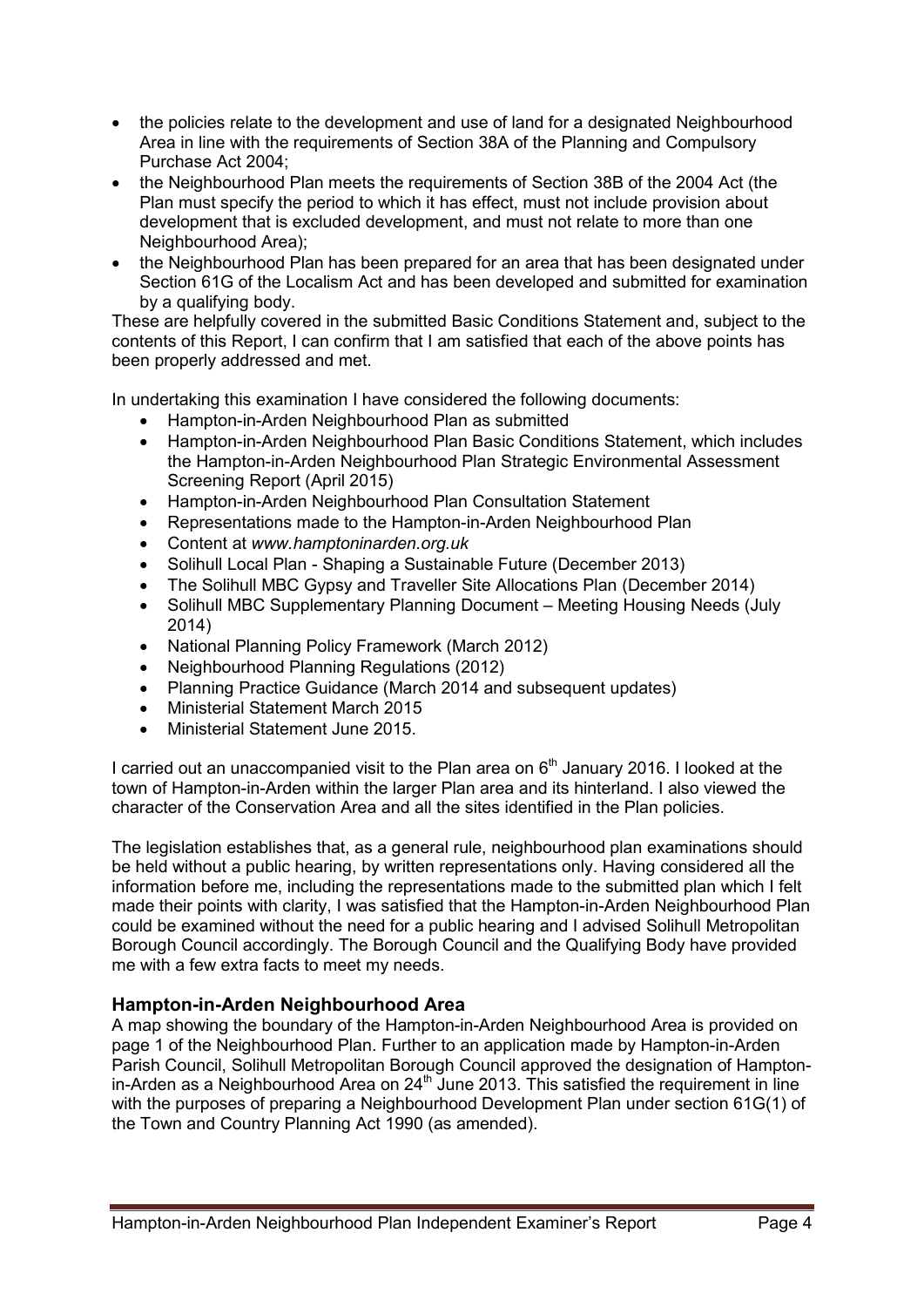# **Consultation**

In accordance with the Neighbourhood Planning (General) Regulations 2012, the Parish Council has prepared a Consultation Statement, dated February 2016. This records that a Neighbourhood Plan Steering Committee was appointed by the Town Council to progress the plan-making. The Committee has reported back to the Town Council at all decision-making points and that is shown in the records of the meetings of the Town Council.

It is clear that community involvement has been at the heart of the Plan's production. The summary in the Plan and the Consultation Statement itself show a varied and extensive approach to community engagement and the range of approaches and media used to invite participation is impressive. I note in particular that in November 2013 all 803 homes in the Parish received a questionnaire by post together with a pre-paid reply envelope with a final return rate of 40%. Then in August 2015, a Newsletter was delivered to all households and a letter to all businesses in the Parish and public notices were posted promoting the public consultation on the Pre-Submission Draft Plan and the various locations in the Parish where hard copies of the Plan could be inspected; Consultation 'Drop in' events were also held. In total 64 statutory and non-statutory bodies and local businesses were invited to comment on the together with all residents of the Parish. All comments received were noted and addressed, as recorded in the Appendix to the Consultation Statement. This degree of commitment by all participants illustrates the potential of neighbourhood planning to give "communities direct power to develop a shared vision for their neighbourhood and deliver the sustainable development they need" (para 183, National Planning Policy Framework).

From all the evidence provided to me for the examination, I can see that an inclusive and comprehensive approach has been made to obtaining the input and opinions of all concerned throughout the process. Comments were pro-actively sought and those received were duly considered. I can see that there has been a documented record of the ways that consultation has benefitted the Hampton-in-Arden Neighbourhood Plan. I am accordingly satisfied that the consultation process has complied with the requirements of the Regulations.

## **Representations Received**

Consultation on the submitted Plan, in accordance with Neighbourhood Planning Regulation 17, was undertaken by the Borough Council from  $4<sup>th</sup>$  August to 30<sup>th</sup> September 2016. I have been passed representations received from the following organisations:

- National Grid
- The Coal Authority
- Pegasus Group on behalf of Extra MSA Group Ltd
- Natural England
- Richard Cobb MRTPI on behalf of Nigel & Robin Tarplin
- Highways England
- Warwickshire County Council
- Birmingham Airport
- Donna Savage Planning Ltd on behalf of the owners of Oak Farm, Catherine de **Barnes**
- Network Rail.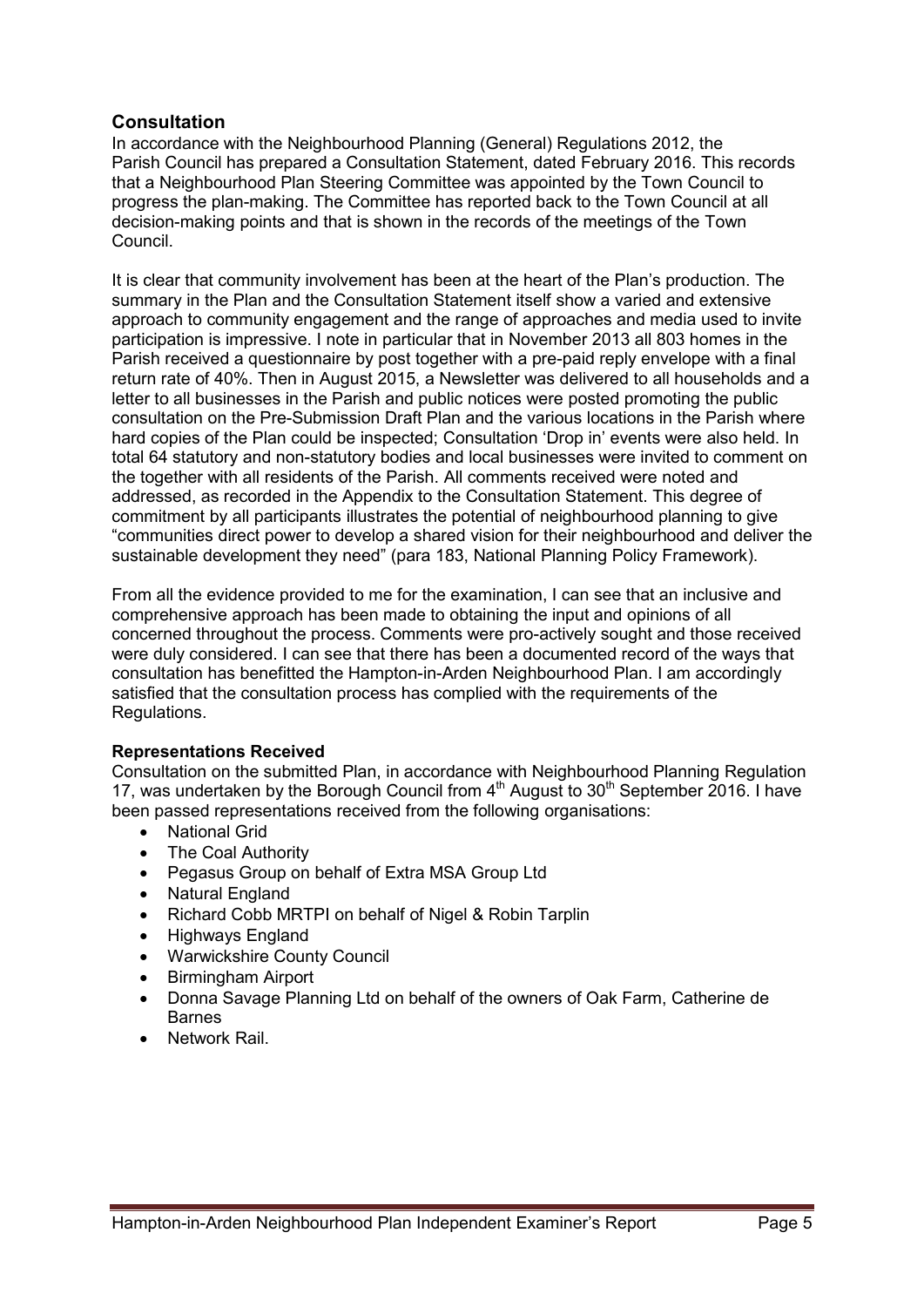# **The Neighbourhood Plan**

The Hampton-in-Arden Parish Council are to be congratulated on their extensive efforts to produce a Neighbourhood Plan for their area that will guide development activity over the period to 2028. It is evident that a sustained effort has been put into the dialogue with the Hampton-in-Arden Parish community to arrive at actions and policies that can help to ensure that, by 2028, Hampton-in-Arden "will have retained the strong, local identity and distinctiveness of the Parish and have made the area an even more vibrant place to live, work and visit". The Plan document is well presented with a combination of images and text that is engaging for the reader and, subject to the specific points that I make below, set out in logical and clearly themed sections. The Plan has been kept to a manageable length, both by not overextending the coverage of the potential subject matter and also by helpfully combining narrative text and coloured policy & action boxes as appropriate.

Having considered all the evidence and representations submitted as part of the Examination I am satisfied that the submitted Plan has had regard to national planning policies and guidance in general terms. It sets out a positive vision for the future of the Neighbourhood Area and promotes policies that are proportionate and sustainable. The Plan sets out the community needs it will meet whilst safeguarding Hampton-in-Arden's distinctive features and character. The plan-making had to find ways to reconcile the external challenges that are perceived as likely to affect the area with the positive Vision agreed with the community. All such difficult tasks were approached with transparency and care, with input as required and support from the Borough Council.

However, in the writing up of the work into the Plan document, it is often the case that the phraseology is imprecise, or it falls short in justifying aspects of the selected policy, and I have been obliged to recommend modifications so as to ensure both clarity and meeting of the 'basic conditions'. In particular, Plan policies as written may not meet the obligation to "provide a practical framework within which decisions on planning applications can be made with a high degree of predictability and efficiency" (NPPF para 17). I bring this particular reference to the fore because it will be evident as I examine the policies individually and consider whether they meet the 'basic conditions'.

# **Basic Conditions**

The Independent Examiner is required to consider whether a neighbourhood plan meets the "basic conditions", as set out in law following the Localism Act 2011. In order to meet the basic conditions, the Plan must:

- have regard to national policies and advice contained in guidance issued by the Secretary of State;
- contribute to the achievement of sustainable development;
- be in general conformity with the strategic policies of the development plan for the area;
- be compatible with European Union (EU) and European Convention on Human Rights (ECHR) obligations.

The submitted Basic Conditions Statement has very helpfully set out to address the issues in the same order as above and, where appropriate, has tabulated the relationship between the policy content of the Plan and its higher tier equivalents. However it fails in one respect; the requirement to "contribute to the achievement of sustainable development" is not specifically addressed. The Statement notes that the Parish Council "has made a commitment to sustainable development in line with the UK Sustainable Development Strategy *Securing the Future*" but there is no related substantiation that the Plan is in line with that commitment. I can see from the approach adopted, the Plan content, its detailed relationship to the Local Plan and the Strategic Environmental Assessment Screening Report (April 2015) that the "golden thread" presumption in favour of sustainable development (NPPF para 14) is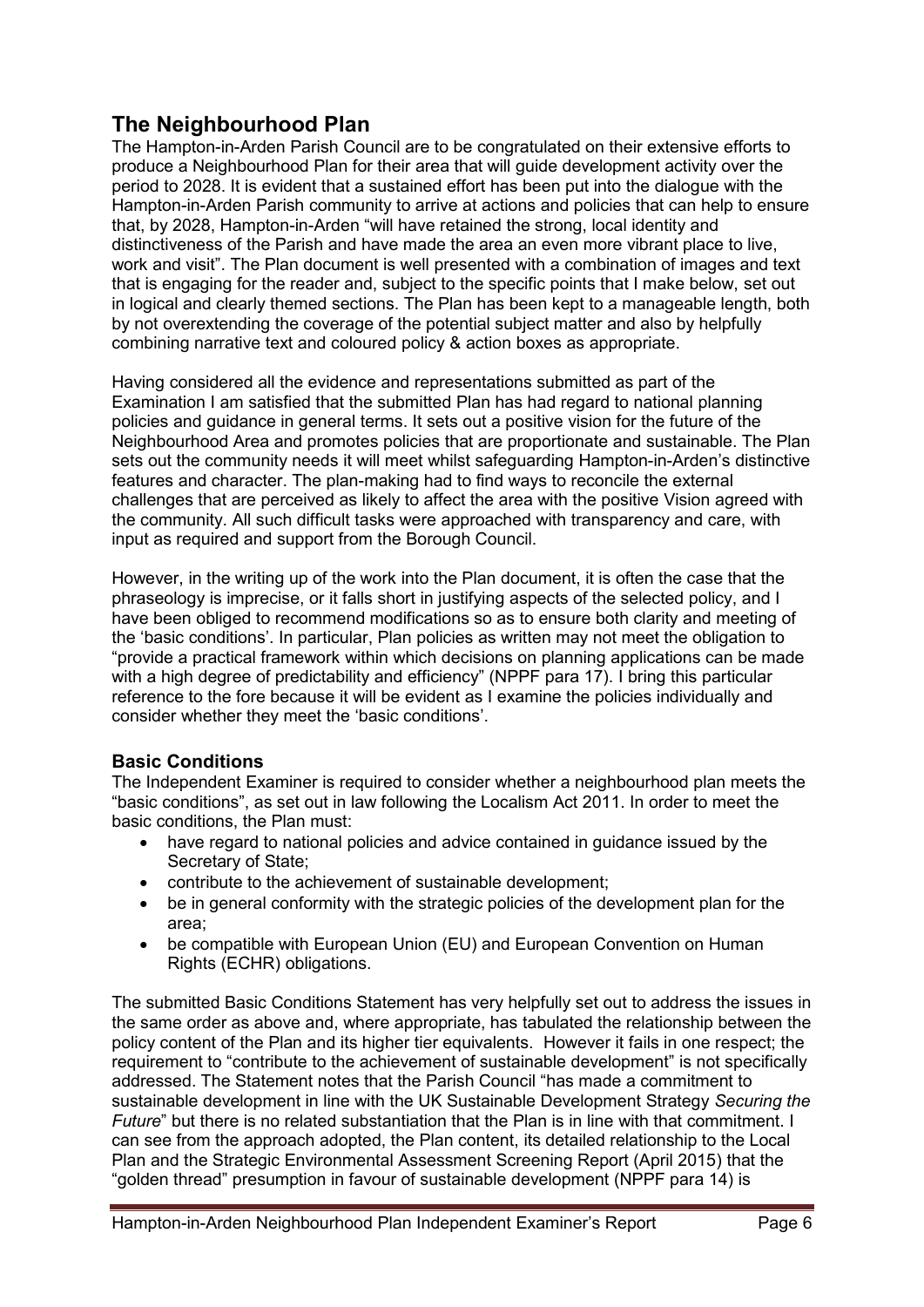honoured; for instance it sets out to support the provision of a balanced portfolio of new housing. I do however believe that it would be appropriate for the Basic Conditions Statement to set down briefly the ways in which the Plan "contributes" to the achievement of sustainable development.

## *Recommendation1:*

*Add to the Basic Conditions Statement a brief paragraph setting out the ways in which the Plan contributes to the achievement of sustainable development.* 

I have examined and will below consider the Neighbourhood Plan against all of the Basic Conditions above, utilising the supporting material provided in the Conditions Statement and other available evidence as appropriate.

## **The Plan in Detail**

I will address the aspects of the Neighbourhood Plan content that are relevant to the Examination in the same sequence as the Plan. Recommendations are identified with a bold heading and italics and I have brought them together as a list at the end of the Report.

## **Front cover**

A neighbourhood plan must specify the period during which it is to have effect. I note that there is a clear reference to the period on the front cover; however, I note that the Plan was submitted in 2016 and, as the Plan content cannot be backdated, I suggest that 2016 (or even 2017) would be the appropriate starting point.

## *Recommendation 2:*

*Update the start date for the Plan and remove 'Submission Draft February 2016'; amend the document footer accordingly.* 

## **Foreword**

Since all consultations are complete (and most of the content is repeated in the Plan document) the Foreword has become redundant and therefore should be deleted.

## *Recommendation 3:*

*Delete the Foreword and amend the Contents page accordingly. The Contents page should also be completely reviewed in the light of the other Recommendations as to content set out below.* 

## **Executive Summary**

As with the Foreword, the Executive Summary serves no real purpose for the published Plan and can be omitted. However, to assist prospective developers I believe it would be helpful to add to the Contents Page the listing of Policies, by reference and title, under the relevant topic headings. I am deliberately not making the same suggestion for the "Key Actions" to avoid any confusion since these are effectively notes of supporting actions for the Parish Council.

## *Recommendation 4:*

*Delete the Executive Summary and amend the Contents page accordingly. Add back into the Contents page the (final) listing of Policies, by reference and title, under the relevant topic headings.* 

## **1. Introduction and Background**

Setting out a brief background to the preparation of the Plan is helpful both to provide a context for the themed sections that follow but also to signpost to related documents with which the Plan ought to be read for completeness. Some modifications ought to be made for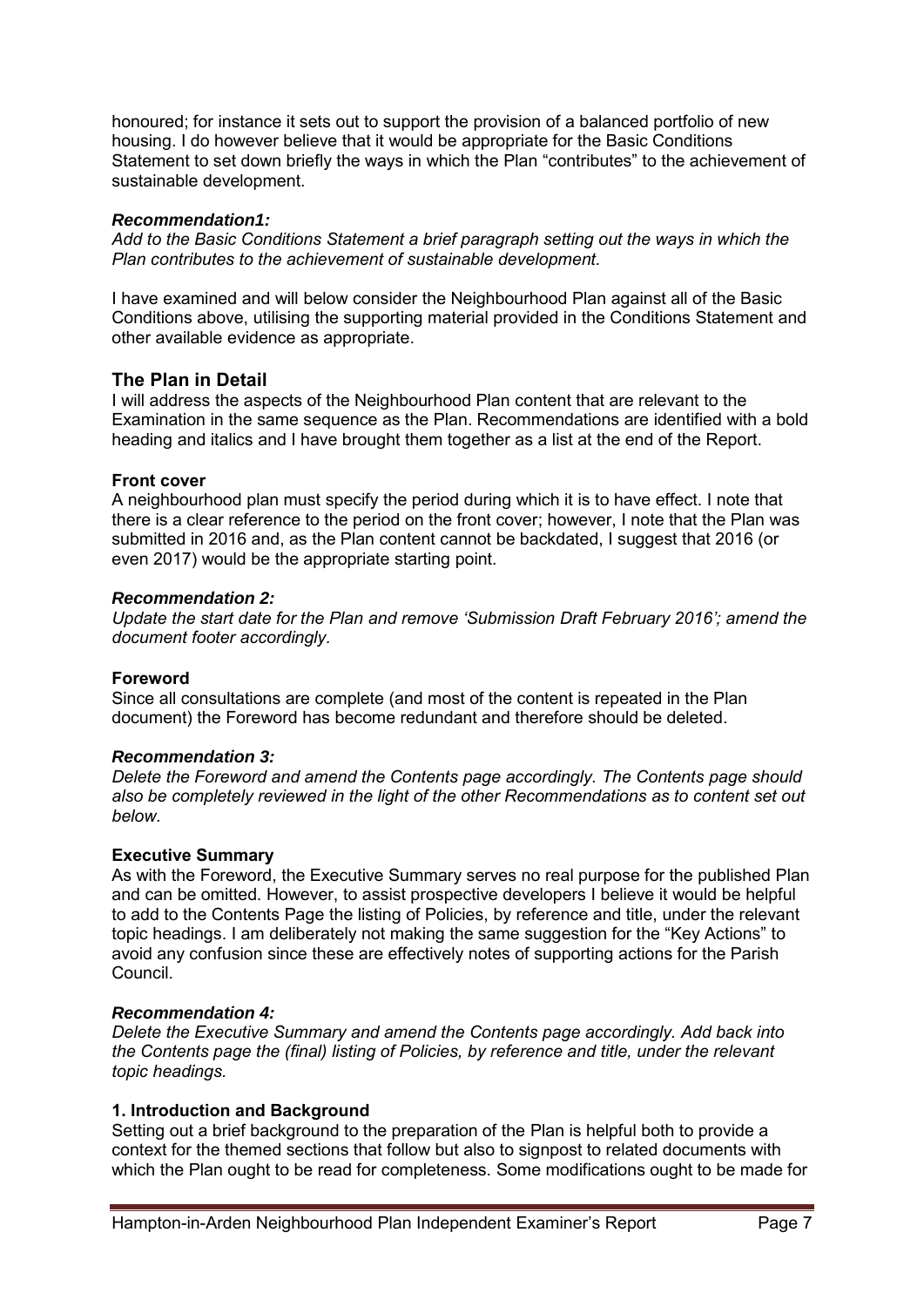accuracy/clarity and to ensure that the wording is appropriate for the submission/referendum version (rather than for the previous consultations).

## **1.1 Civil Parish Profile**

Figure 1.1 There seems to be a confusing array of red boundaries on this map whereas its sole purpose in the Plan document is to identify the Neighbourhood Area (which coincides with the Parish).

#### *Recommendation 5:*

*In Figure 1.1 remove all boundaries other than the Neighbourhood Area and retitle the Figure and section 1.1 as 'The Neighbourhood Area'.* 

1.1.8 Whilst I appreciate that 2011 is the most recent date for which dwelling and population figures exist it is misleading for this paragraph to suggest that these are current figures.

#### *Recommendation 6:*

*Correct para 1.1.8 to read: 'In the 2011 Census the Parish was shown to have 803 dwellings and a population of 1,834'.* 

## **1.2 Plan Content & Status**

1.2.1 The wording here is confused. You applied to Solihull MBC to have the Parish designated as a Neighbourhood Area and, after due consideration, this is what they did. This allowed you to proceed to prepare a Neighbourhood Development Plan with a formal planning status.

## *Recommendations 7 & 8:*

*Amend para 1.2.1 to say: 'In June 2013 Solihull Metropolitan Borough Council (hereafter referred to as Solihull MBC) designated the Parish of Hampton-in-Arden as a Neighbourhood Area<sup>8</sup> . This enabled the Parish Council to proceed to prepare a Neighbourhood Development Plan. The Parish has chosen to extend the Plan document to include Key Actions which, since they do not relate to land use matters, cannot be used for formal Development Plan purposes but rather they outline important issues that the Parish Council will seek to progress over the period of the Plan in line with the Plan vision and objectives. The two types of content are distinguished by the use of two colours: Development Plan policies are clearly identified by blue text boxes whereas the Key Actions solely for the Parish Council are identified by green text boxes.* 

*Amend para 1.2.3 in line with the revised para 1.2.1 ie omit the last two sentences that duplicate the reference to Key Actions.* 

1.2.4 This paragraph and the related footnote need to be updated and to reference the supporting documents that actually accompany the Plan.

#### *Recommendation 9:*

*Amend para 1.2.4 (and its related footnote) to refer to the submitted Plan document and to reference all the accompanying documents.* 

## **1.3 Planning Policy Context**

1.3.2 By paraphrasing, the second sentence of this paragraph potentially confuses as to what is the true expectation set out in the NPPF; I noted the exact wording earlier.

#### *Recommendation 10:*

*Amend para 1.3.2 to include the actual wording from the NPPF and note that further detail is included in the Basic Conditions Statement accompanying the Plan:*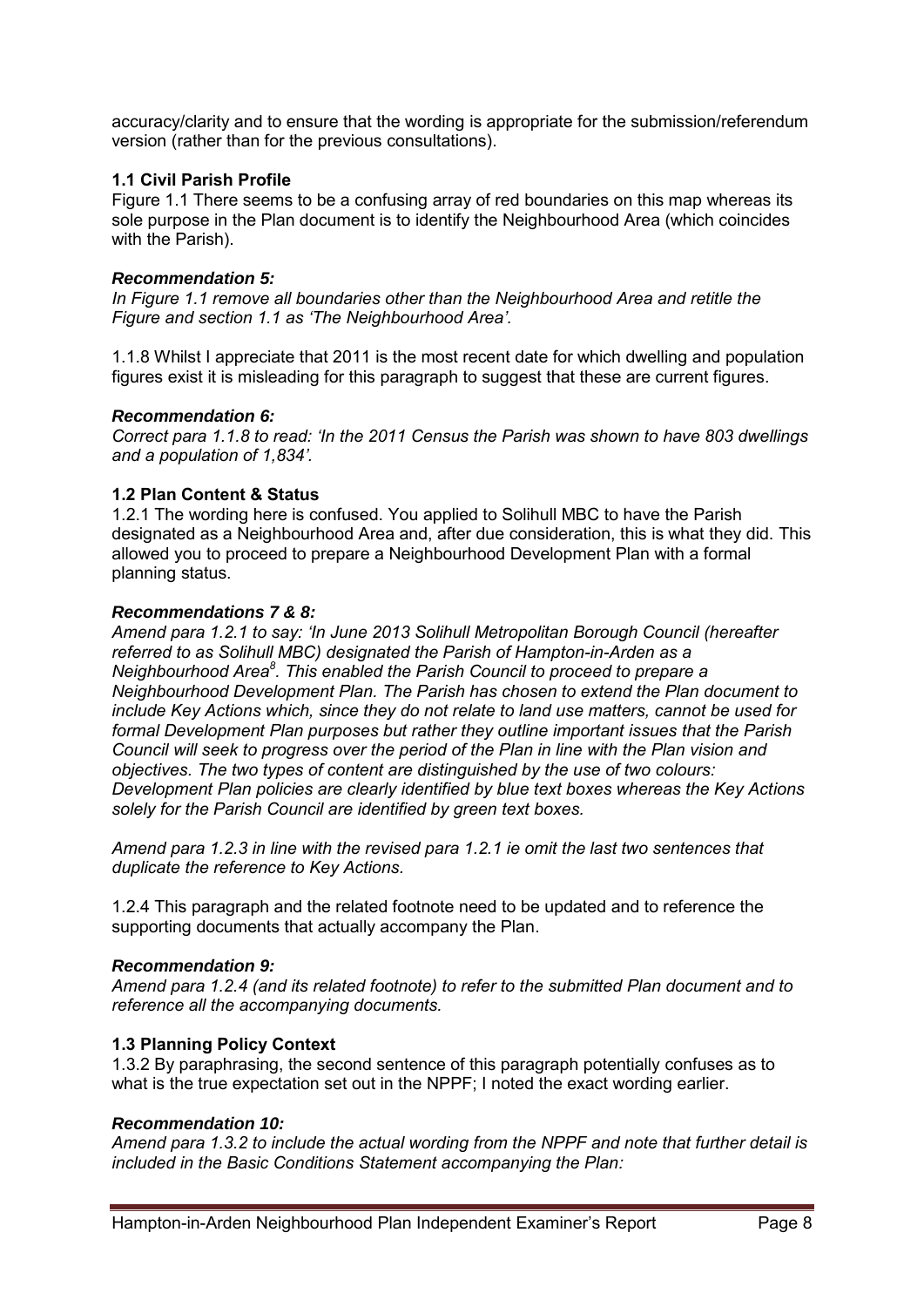*"the Plan must:* 

- *have regard to national policies and advice contained in guidance issued by the Secretary of State;*
- *contribute to the achievement of sustainable development;*
- *be in general conformity with the strategic policies of the development plan for the area."*

1.3.3 The NPPF (para 16) is actually more explicit about the implications of the presumption in favour of sustainable development for neighbourhood planning.

## *Recommendation 11:*

*Replace the general reference in para 1.3.1 that seeks to explain the 'presumption in favour of sustainable development' with the more neighbourhood plan specific explanation from the NPPF (para 16): "neighbourhoods should:* 

*● develop plans that support the strategic development needs set out in Local Plans, including policies for housing and economic development;* 

*● plan positively to support local development, shaping and directing development in their area that is outside the strategic elements of the Local Plan".* 

1.3.7 As noted above, by paraphrasing there is the potential to confuse what is the true expectation set out in the NPPF; I noted the exact wording earlier.

## *Recommendation 12:*

*Amend para 1.3.6 to open with: 'The Neighbourhood Plan is written to be in general conformity with the strategic policies of the Solihull Development Plan….'* 

1.3.8 I find this paragraph very confusing as to its intent, and this may help to explain some of the later confusion as to what the neighbourhood plan is adding to the policies already existing within the Local Plan. I think that the paragraph needs to do more to tease out what "elements [which] directly affect" the Plan Area, which "complement [y]our own ambitions" and where the neighbourhood plan has been "challenged" to do more?

## *Recommendation 13:*

*Devise a more explanatory approach for the content of para 1.3.8 better setting out the relationship for the Plan Area between the Local Plan and the priorities for the neighbourhood plan.* 

## **1.4 Plan Development**

1.4.1 For neighbourhood plan purposes the Parish Council is the "Qualifying Body" rather than the accountable or relevant body.

## *Recommendations 14 & 15:*

*In para 1.4 remove 'the accountable body' and replace with 'the Qualifying Body'.* 

*In para 1.4.5 remove 'Following confirmation of 'relevant body' status in 2013' and so the paragraph will start with 'Extensive consultation has been….."* 

1.4.8 There should no longer be references to a 'Submission Draft'.

## *Recommendation 16:*

*Amend the reference in para 1.4.8 to omit reference to 'Submission Draft'.* 

1.4.13 to 1.4.15 These paragraphs are no longer relevant following the completion of the steps outlined.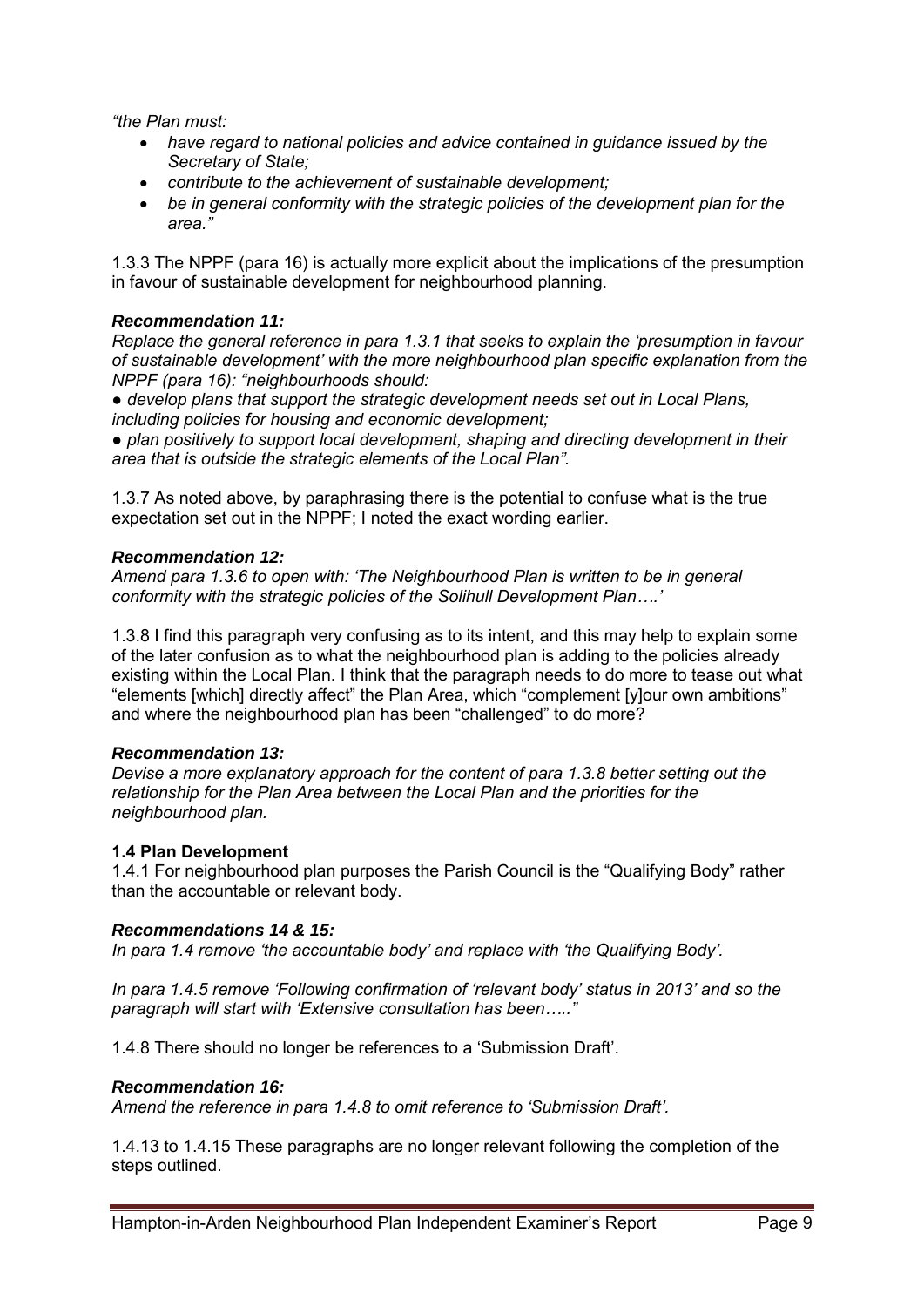## *Recommendation 17:*

*Delete paras 1.4.13 to 1.4.15.*

## **2. A Plan for the Parish**

It is vital that the language and wording used in this section is carefully chosen, proportionate and appropriate to the evidence that you have found in the consultation process.

## **2.1 The Vision for 2028**

2.1.1 The span of years that the Plan will cover needs to be brought in line with the amended dates headlined on the front cover eg 2017 – 2028 would be 12 years.

## *Recommendation 18:*

*In para 2.1.1 correct the span of years covered by the Plan.* 

## **2.2 Challenges for the Parish**

2.2.1 The last sentence of this paragraph suggests that there is a "certainty" over the consequences of proposals yet to be detailed, a good proportion of which will be outside the Area boundary. This sweeping assertion is not appropriate as part of an objective planning document.

## *Recommendation 19:*

*Delete the final sentence of para 2.2.1.* 

2.2.2 This paragraph largely relates to a proposal that, at most, will have permanent consequences for only the last two years of the Plan period. I have not seen any evidence that would support the assertion that a primary purpose of the HS2 line is to provide "a fast commuter link to London". Whilst I can see that the prospective disruption from HS2 is of concern to residents, since this Plan at this time does not seek to address the issues a single sentence should suffice.

## *Recommendation 20:*

*Reduce para 2.2.2 to a simple sentence noting the nature of concerns as actually expressed during the consultations, with updated timescale details, rather than assertions which are not factually based.* 

2.2.3 A representation from Birmingham Airport has challenged the accuracy of the content here; data shows that overflying is not apparently as described. It is not appropriate for the Plan document to be any part of a "challenge" of flight data. And nothing will "inevitably" be a consequence of Airport proposals yet to be detailed. Again, since this Plan at this time does not (and probably could not) seek to address the issues raised, a single sentence should suffice.

#### *Recommendation 21:*

*Reduce para 2.2.3 to a simple sentence noting the nature of concerns as actually expressed during the consultations, with any updated timescale details, rather than assertions which are not factually based.* 

2.2.4 Again, the only part of this paragraph that is relevant to the document is a factual reporting of matters that the Plan will seek to address. Assertions that "no part of the Parish will be unaffected by...." or that "rail users often complain that..." have no place unless evidence is produced to show that they have a factual basis.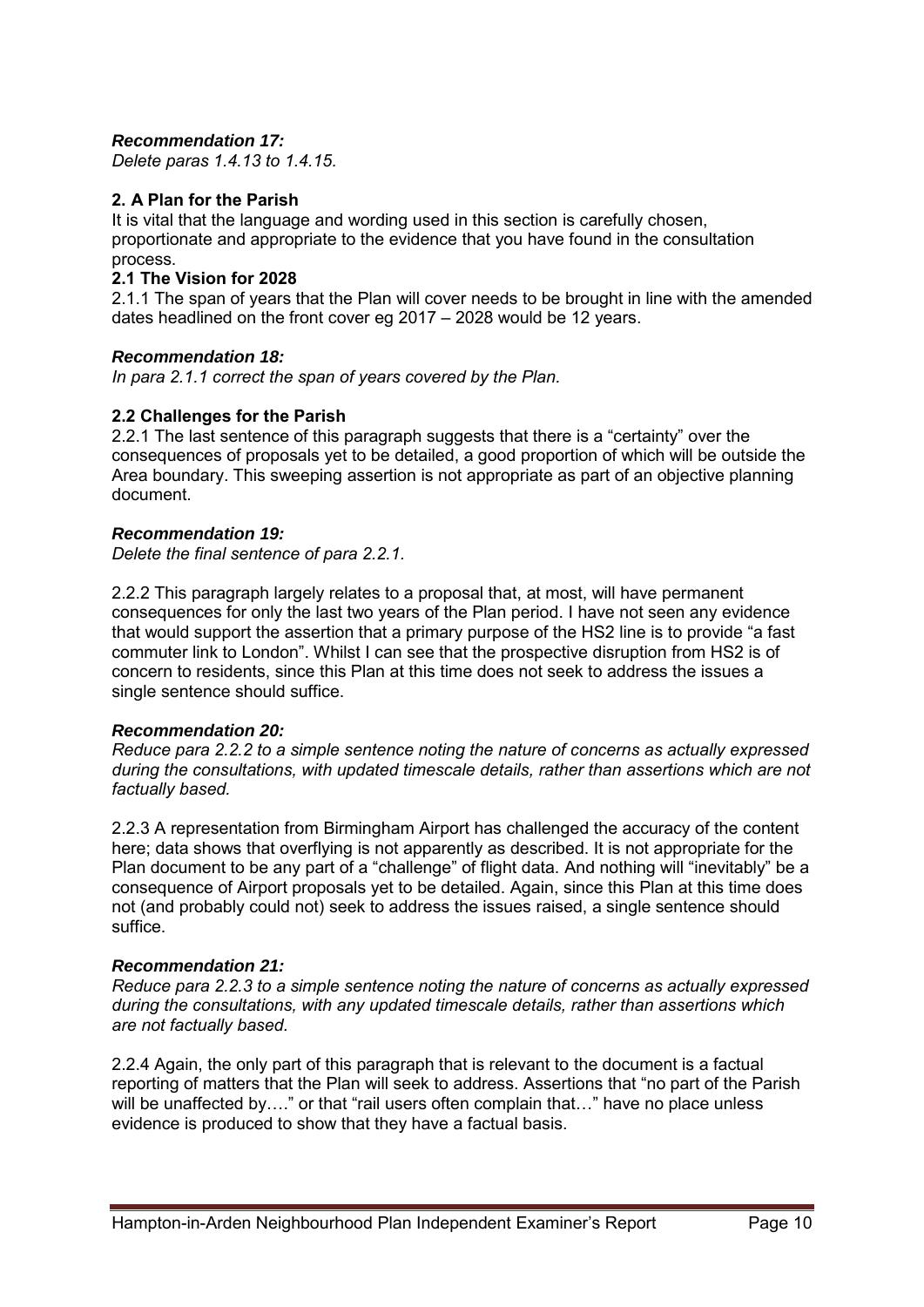## *Recommendation 22:*

*Reduce para 2.2.4 to a simple sentence noting the nature of concerns as actually expressed during the consultations rather than assertions which are not factually based.* 

2.2.5 & 2.2.6 Again, there are assertions here that matters "will become…" or "will be…" but no evidence is produced or referenced to underpin these. So the most that can be said is that "residents have expressed concerns that….."

#### *Recommendation 23:*

*Reduce paras 2.2.5 & 2.2.6 to a simple sentence noting the concerns as actually expressed during the consultations rather than assertions which are not factually based.* 

2.2.8 Since this Plan is relying on the Local Plan for the allocation of land for new housing I believe it would be appropriate for this paragraph to include a cross-reference regarding the Meriden Road site.

## *Recommendation 24:*

*Add after the first sentence of para 2.2.8 a bracketed reference or footnote indicating that the detail for the housing site identified is: (Solihull Local Plan 2013 p87 Site 24).* 

2.2.9 The Census projections at para 3.1.1 are probably more relevant than the repetitious content here (not least because they are suitably referenced, although a single reference will suffice).

## *Recommendation 25:*

*Delete para 2.2.9 and replace with the first two sentences from para 3.1.1 (but with a single source referencing).* 

2.2.12 Arguably, since the Meriden Gap is Green Belt, it is appropriately protected from 'the constant threat of development'; any actual developments have already been referred to individually. Although it is noted that there is a designated SSSI, the reference to there being a nationally important migration corridor is unsubstantiated. I therefore suggest that this paragraph should stick exclusively to the facts on the subject headlined.

## *Recommendation 26:*

*Remove from para 2.2.12 extraneous, duplicate or unsubstantiated references and matters which are not about the 'Historic and Natural Environment'.* 

## **2.3. Objectives of the Neighbourhood Plan**

2.3.1 Objective 1: I am not sure that a Plan can set out to "provision"/provide a viable and sustainable community?

#### *Recommendation 27:*

*Omit the words 'the provision of' from Objective one at para 2.3.1.* 

2.3.1 Objective 5: Since the Plan cannot be applied other than within the Plan Area I believe that Objective 5 needs explicitly to be limited to the Green Belt contained within the Parish.

#### *Recommendation 28:*

*Add the words 'within the Parish' in place of the undefined detail "(including the Meriden Gap)" in para 2.3.1.* 

## **3. Policies & Key Actions**

I believe it is worth repeating at the beginning of this section the caution about the Key Actions not being part of the Neighbourhood Development Plan.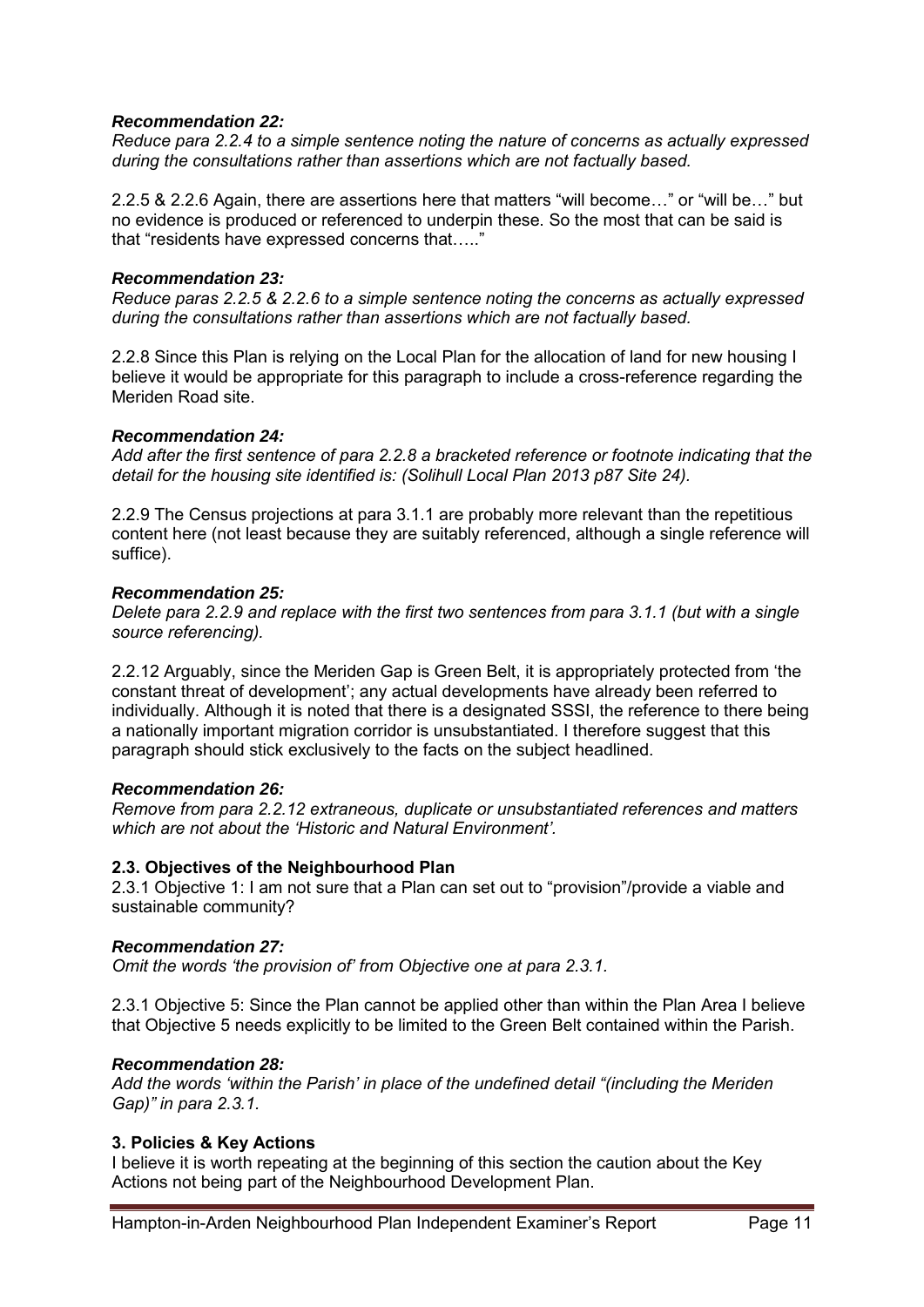## *Recommendation 29:*

*Add at the commencement of Section 3: 'The Key Actions included here (clearly identified in Green text boxes) cannot be used for formal Development Plan purposes since they do not relate to land use matters; rather they outline important issues that the Parish Council will seek to progress over the period of the Plan in line with the Plan vision and objectives'.* 

The pre-amble to each Policy set should be used to set out the factual evidence (carefully referenced as appropriate) which justifies the policies both in terms of the need for them and the detail within them. Whilst cross-referencing to the equivalent material in the Local Plan will invariably be beneficial to provide context, there is no value in a Neighbourhood Plan merely replicating policies or parts of policies set out in the Local Plan as the two Plans will operate together and any variations in wording will give rise to confusion.

## **3.1 Housing**

3.1.1 & 3.1.2 Having relocated the Census content (*Recommendation 24*) the main purpose of these paragraphs should be to establish that the Neighbourhood Plan will rely on the Local Plan to meet the objectively identified need for additional housing in the Parish (paras 3.1.3 & 3.1.4 then establish in what matters local policy should vary from the Local Plan policies). Therefore the content of 3.1.2 provides an appropriate opening to which the remaining part of 3.1.1 adds some further detail. However, an explicit conclusion needs to be drawn.

## *Recommendation 30:*

*Redraft paras 3.1.1 & 3.1.2 along these lines:* 

*'3.1.1 The housing situation in Hampton-in-Arden and Catherine-de-Barnes broadly reflects that in the Borough and the Solihull Development Plan sets out proposals for meeting housing needs (Policy P4 Meeting Housing Needs & Policy P5 Provision of Land for Housing). In particular (and as noted earlier) the Development Plan allocates a site within the Parish for 110 houses (Solihull Local Plan 2013 p87 Site 24). In the Meeting Housing Needs Supplementary Planning Document (SPD)<sup>21</sup>the Parish is identified as one of the Rural Housing Market Areas where "there is a strong mismatch between the local housing demand of newly forming households…and the housing supply. The Council will [generally] seek 40% of all new market dwellings to be 1 or 2 bedrooms in size" (para 9.7). The SPD also includes a Rural Exceptions Policy in order to "increase the supply of affordable housing in rural areas and to enable these Parishes and Neighbourhoods to meet their own local housing needs".* 

*3.1.2 In view of the existing Local Plan commitment of land for 110 houses, this Plan does not include for any additional land allocation for housing. Instead the Plan provides policy guidance supportive of particular types of proposals for housing that address identified local needs.'* 

3.1.3 If "the Parish has a higher than average proportion of larger family properties" the source for this fact needs to be stated and the basis for averaging established.

## *Recommendation 31:*

*In para 3.1.3 provide the source and the basis (local or national) for the averaging of the proportion of family homes.* 

Figure 3.1 The Green Belt area is singular.

#### *Recommendation 32:*

*Correct the title for Figure 3.1 to 'The Green Belt Area within the Parish'.*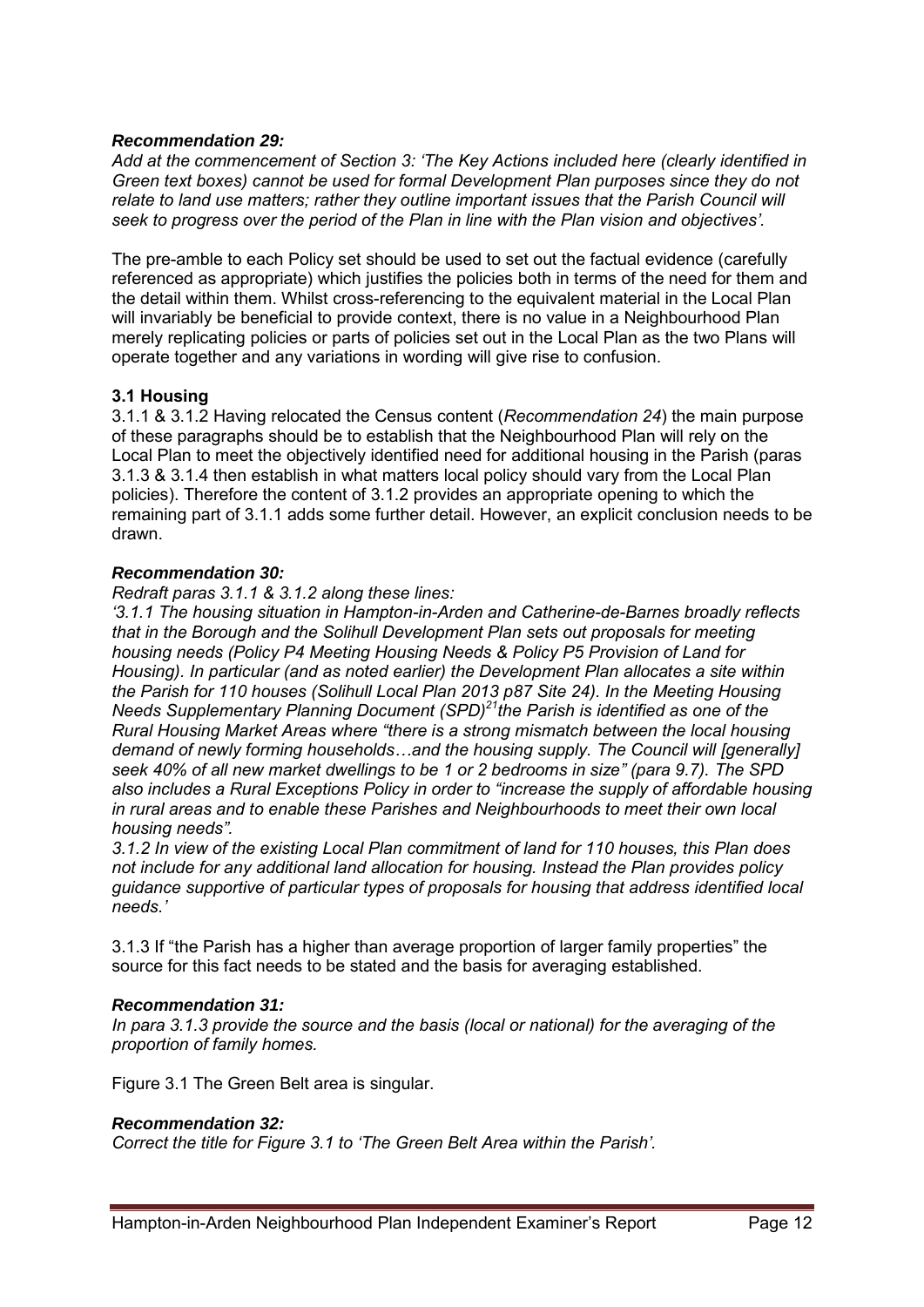## **Policy HOU1 – New Housing Developments**

You do not identify actions that 'encourage' and I believe the correct term to use in the opening line is 'support'. The last bullet point does not fit with the bullet point structure and unnecessarily duplicates content that is better set out in Policy HOU2.

## *Recommendations 33:*

*In Policy HOU1: amend the first sentence to replace 'encouraged' with 'supported'; delete the last bullet point beginning 'development proposals within the Conservation Area…'* 

As revised the Policy HOU1 meets the basic conditions.

## **Policy HOU2 – Design**

Since you note that Rural Exception Sites may be outside of the area covered by the Conservation Area, the Conservation Area Appraisal document will not always be applicable. Since none of the other bulleted points within the Policy have been justified in the pre-amble and the significant points are all covered with greater clarity within the Village Design Statement (or within the Local Plan) the Policy can be stated more simply. As noted earlier, Plan policies must "provide a practical framework within which decisions on planning applications can be made with a high degree of predictability and efficiency" (NPPF para 17).

## *Recommendation 34:*

*Edit Policy HOU2 to read: 'All new developments must have regard to the Hampton-in-Arden Village Design Statement and, where appropriate, the Conservation Area Appraisal.'* 

As revised the Policy HOU2 meets the basic conditions.

## **Key Action HOU1**

The NPPF requirements are not quite as absolute as the first paragraph implies; for instance other sites may have a greater priority. And the content of the second paragraph cannot read as if it binds Solihull MBC to a particular course of future action.

#### *Recommendation 35:*

*Amend the Key Action HOU1 box along these lines: 'A site of 2.79ha off Meriden Road for an estimated 110 dwellings is identified in the Solihull Development Plan for release in 2023. However, changes in circumstances or policy could result in an earlier release. It is intended that the site will only be released conditionally on the reclaiming of the Arden Wood Shavings site for open space. In the event that this site is unavailable an alternative solution for delivering the additional open space will be needed. The Parish Council will publicise proposals and work with residents to identify favoured options.'* 

## **3.2 Local Economy**

## **Policy ECN1 – Local Shops**

The second paragraph of this Policy is not a planning policy but a call to action by the Parish Council; it therefore needs to be a Key Action.

## *Recommendation 36:*

*Delete the second paragraph of the Policy ECN1 and recast this as Key Action ECN3.* 

As recast the content of Policy ECN1 meets the basic conditions.

## **Policy ECN2 – Business Premises**

The wording here is not as clear as it needs to be: the term 'inset sites' is not introduced in the pre-amble and is potentially ambiguous; the sequencing of the second paragraph creates a puzzle about what is 'excepted'.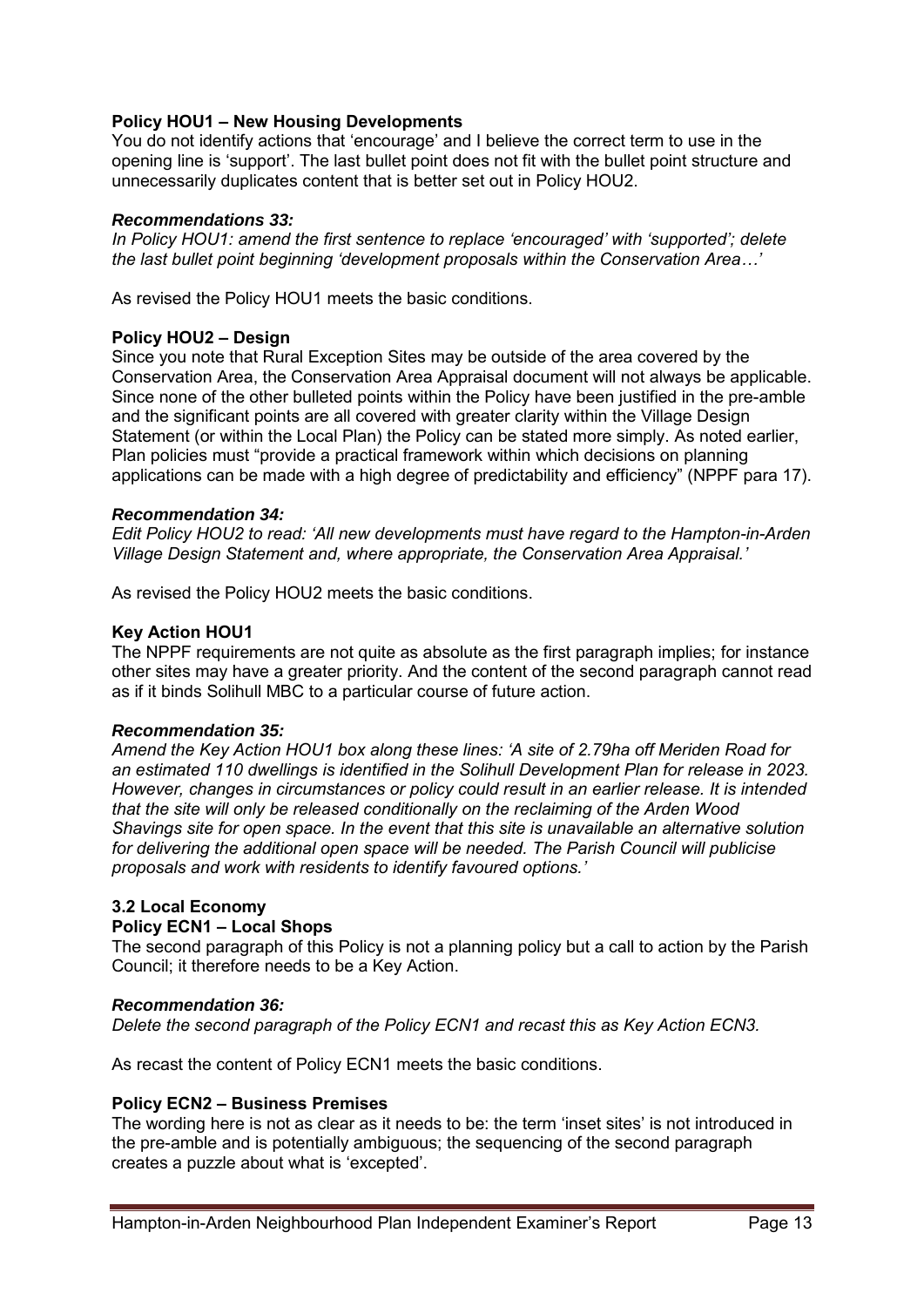## *Recommendation 37:*

### *Rephrase Policy ECN2 as:*

*'The creation of small scale business accommodation on brownfield sites or other suitable sites within the built-up area will be supported provided:* 

- *there is a sufficient and acceptable loading, delivery and despatch arrangement including staff and visitor parking,*
- *it can be demonstrated that the impact on any neighbouring residences has been considered and is acceptably small, and*
- *it can be demonstrated that the impact on the environment and visual amenity has been considered and is acceptably small.*

*Proposals that require a planning consent and would result in the loss of existing business premises will not be supported unless they are an appropriate part of a wider scheme that will deliver business benefits or it is evidenced that the business is no longer viable.'* 

As amended the Policy ECN2 meets the basic conditions.

## **3.3 Transport**

Each of the policies here starts with or includes the words 'the Parish Council will'; they are all therefore Key Actions and there must be no confusion with the planning Policy content of the Plan. The only exception here is the opening sentence of Policy TRA2 but that is adequately dealt with in the Local Plan, and is therefore in effect just a confirmation of fact.

## *Recommendation 38:*

*Recast Policies TRA1 to TRA4 as Key Actions and renumber the subsequent TRA Key Actions accordingly. Update and edit the narrative content where appropriate.* 

As recast the content of Policies TRA1 to TRA4 meets the basic conditions.

3.3.13 The representation from Birmingham Airport challenges your assertions about the impact of the extended runway. They note that "as a result of the runway extension, our noise contours have shown that there is actually a very modest reduction in the noise impact for residents in Hampton-in-Arden. Further to this I have never heard of, nor received a complaint from Hampton-in-Arden that relates to either aircraft departure noise from runway 33 or that of disturbance relating to Full Power Engine Ground Running…. I also note the comments regarding the S106 report relating to Engine Testing noise …[but] it does not specifically mention Hampton-in-Arden and its intended meaning is really relating to those communities that directly border the airport perimeter, not Hampton-in-Arden". As I commented earlier, it is not appropriate for the Plan document to be any part of a "challenge" of flight data. Again, since this Plan at this time does not (and probably could not) seek to address the issues raised, a single sentence should suffice to introduce your commitment to continuing involvement in the change process.

## *Recommendation 39:*

*Reduce para 3.3.13 to a simple sentence noting the general nature of concerns rather than assertions which are not evidenced as factually based.* 

## **3.4 Environment**

3.4.3 A representation from Warwickshire County Council has pointed out that an error has been made in identifying the appropriate landscape character from the Warwickshire Landscapes Guidelines for Arden.

#### *Recommendation 40:*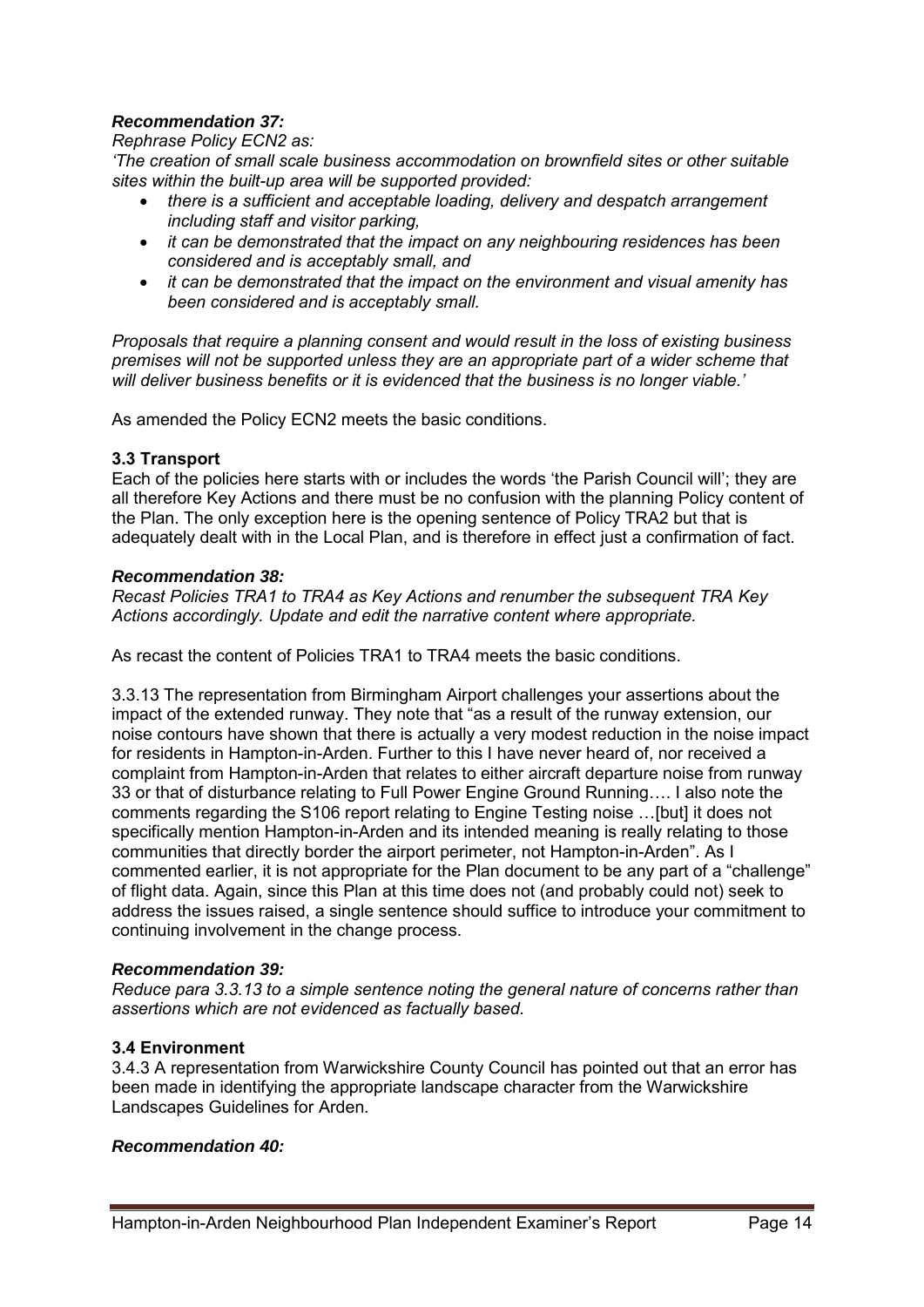#### *In para 3.4.3 change the noted landscape description from that for 'Arden Pastures' to that for 'Arden Parklands' and amend footnote 31 to reference page 17 [not page 13].*

3.4.6 – 3.4.12 I believe that it would be more helpful if the justifications for the Local Green Spaces were addressed in the same order as the NPPF criteria; this would then ensure that you explicitly address all of the requirements ie "the green area is demonstrably special". Planning Policy Guidance also adds: "If land is already protected by designation, then consideration should be given to whether any additional local benefit would be gained by designation as Local Green Space" (Ref: 37-011-20140306). It is evident that the majority of the identified Local Green Spaces (nos 1,2,3,8 & 10) are inside the Green Belt. The Local Green Space designation effectively gives a protection equivalent to the Green Belt and so duplicates an existing protection. However, I appreciate that Green Belt policy matters are outside of local control whereas Local Green Space is a neighbourhood matter; accordingly I accept that the reassurance of a local protection is appropriate in this instance. I will address the matter of the related Policy ENV3 below.

## *Recommendation 41:*

*Reorder the content of paras 3.4.10 to 3.4.12 to ensure that they fully address each and every one of the NPPF criteria in turn.* 

3.4.13 As also noted at 2.2.12, the reference to the Blythe valley being part of a 'nationally important wildlife migration corridor' is misleading and you have accepted that there is need for amendment.

## *Recommendation 42:*

*Amend the last sentence of para 3.4.13 to read:* '*The Blythe Valley also provides a wildlife migration corridor within the Parish*.'

3.4.17 I note that whilst two views are to be protected only one is illustrated. Whilst I can appreciate that photos rarely can do justice to the whole scene to be captured, I believe the illustrations should be two or none. As I am aware that you have a second photo I suggest that the two are included but with a caution in the caption.

## *Recommendation 43:*

*Add a photo illustration of View 2 adjacent to para 3.4.17, cross reference both photos to the map that is Figure 3.4 and include a note: 'These illustrative photographs can only provide a limited representation of the views being protected.'* 

## **Policy ENV1 – Green Belt**

Green Belt policy is nationally defined and it is neither necessary nor appropriate for it to be (partially) represented here.

## *Recommendation 44:*

*Delete Policy ENV1 and adjust the numbering of subsequent policies accordingly.* 

## **Policy ENV2**

This Policy seems to add little to the Local Plan Policy P14 iv; however, I do note that there is a wish for the species for new tree planting to be more Parish specific.

#### *Recommendation 45:*

*Re-edit Policy ENV2 as:* 

*'All development proposals should include a landscaping scheme that:* 

- *wherever possible retains existing mature and established trees;*
- *provides for additional tree planting to enhance, soften and screen the development;*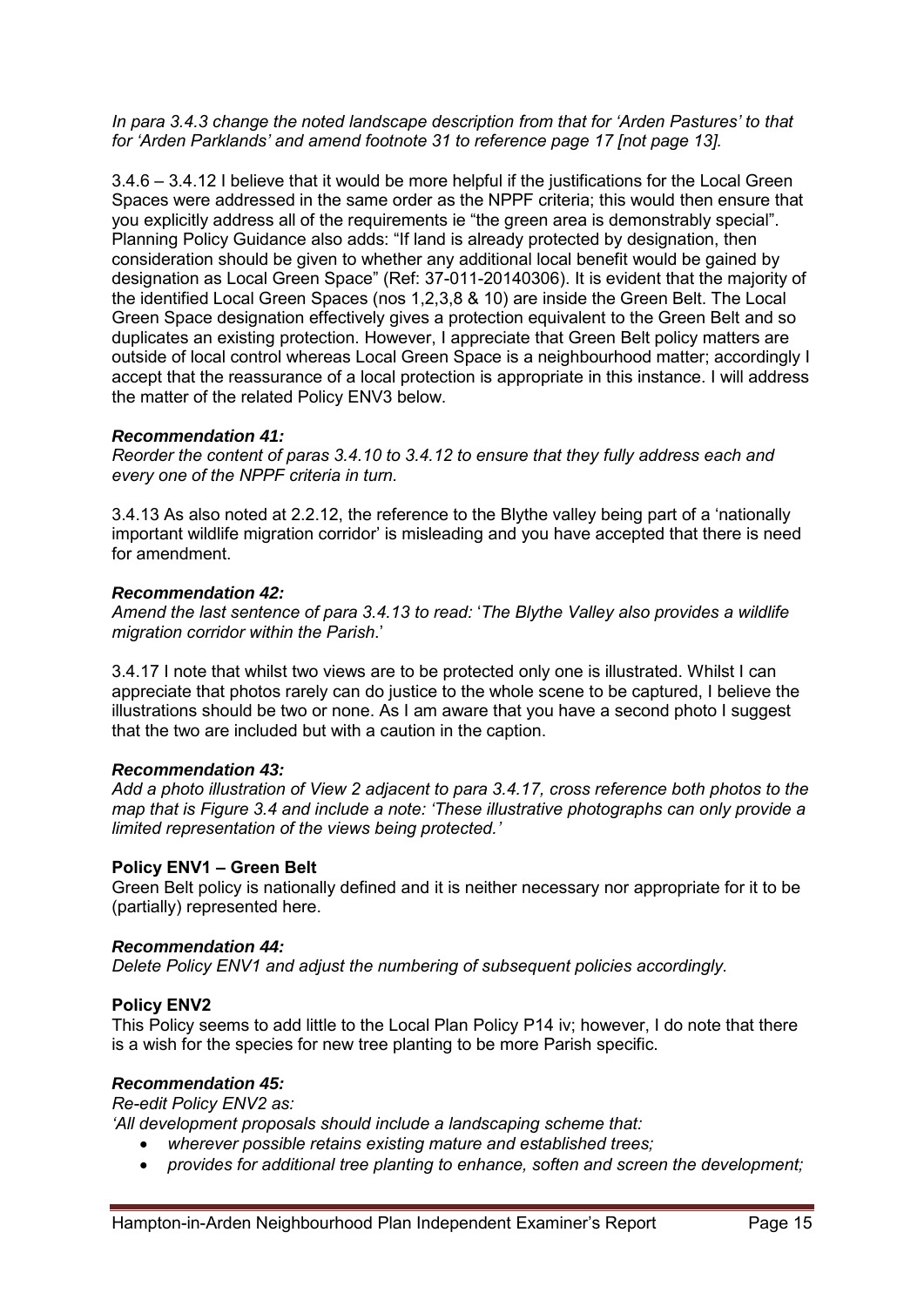- *utilises tree species that reflect the existing pattern of tree cover in the Parish; and*
- *wherever possible includes for some semi-mature trees to aid the early maturity of the landscaping.'*

As amended the Policy ENV2 meets the basic conditions.

## **Policy ENV3 – Local Green Spaces**

The purpose of this Policy is to designate the selected and identified spaces as Local Green Spaces; the definition of what designation achieves need not be repeated from the NPPF.

A representation expressed a concern that Space 11 "Catherine-de-Barnes Common" had initially be shown to include private land adjacent to the public land. Although national policy does not rule out private land being designated, after consultation, as a Local Green Space, I am assured by the Qualifying Body that the original boundary was simply drawn incorrectly. I am satisfied that the Figure 3.3 included in the Plan copy provided for me (and therefore for the Referendum also) shows the correct boundary, as was originally intended, defining the Common only and therefore the appropriate correction has been made.

## *Recommendation 46:*

#### *Reword Policy ENV4 as:*

*'The areas scheduled below (and identified in the related Figure 3.3) are designated and protected as Local Green Spaces (as defined in the National Planning Policy Framework).' [add in a schedule of the sites, the land around the Spinney could be a single entry]* 

As amended (and justified with *Recommendation 41*) the Policy ENV4 meets the basic conditions.

#### **Policy ENV4 - Biodiversity**

I do not believe that this Policy adds anything of consequence to the Local Plan Policy P10. The final paragraph has already been addressed in Policy ENV2 above. You may wish to consider replacing the Policy with a Key Action to commit the Parish Council to a role in monitoring the sustaining of biodiversity.

A representation expressed concern that the wording of Policy ENV4 does not met the basic conditions.

#### *Recommendation 47:*

*Delete Policy ENV4 and adjust the numbering of subsequent policies accordingly.* 

#### **Policy ENV5 - Flooding**

I do not believe that this Policy adds anything to the generally more appropriate Local Plan Policy P11. You may wish to consider replacing the Policy with a Key Action to commit the Parish Council to a role in monitoring local water management.

#### *Recommendation 48:*

*Delete Policy ENV5 and adjust the numbering of subsequent policies accordingly.* 

#### **Policy ENV6 – Views**

The opinions of the Parish Council are not relevant in the context of this statement of planning policy; the justification for the Policy has been established in the pre-amble.

## *Recommendation 49:*

#### *Re-edit Policy ENV6 as:*

*'Two views of importance to the setting of Hampton-in-Arden and its Conservation Area will be protected; the views are scheduled below (and identified in the related Figure 3.4).*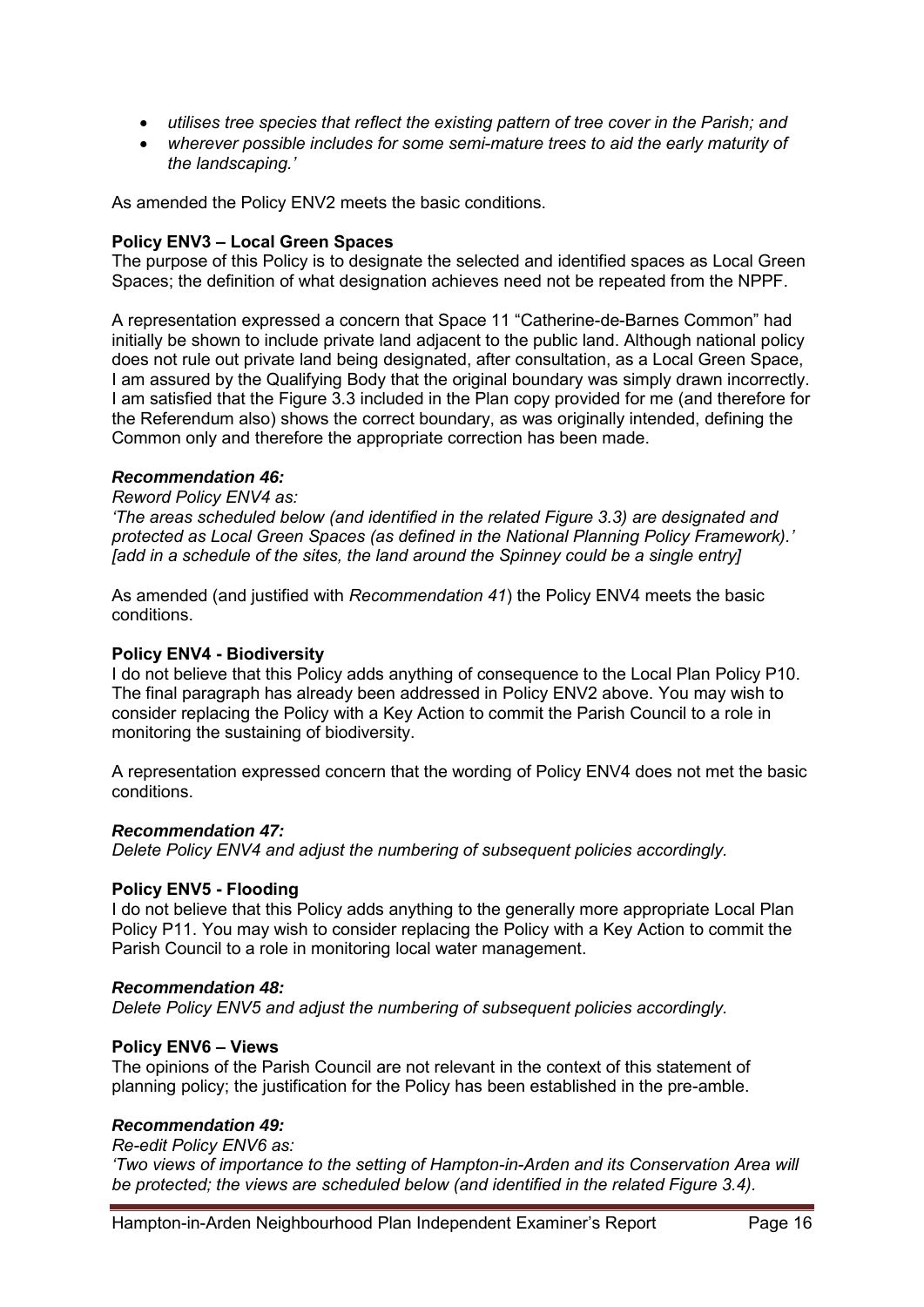*Development proposals affecting these open vistas must consider, address and minimise their impact.'* 

*[add in a schedule of the two views but describe each as 'view' rather than 'those']* 

As amended the Policy ENV6 meets the basic conditions.

3.4.19 to 3.4.25 Scheduled Ancient Monuments are now known simply as Scheduled Monuments and so the references in para 3.4.19, under the photograph, in para 3.4.23 and in footnote 40 need to be amended.

## *Recommendation 50:*

*Under the Historic Environment heading, replace each reference to 'Scheduled Ancient Monument' or variants with the current term 'Scheduled Monument'.* 

## **Policy ENV7 – Heritage**

I do not believe that this Policy adds anything of consequence to the national and Local Plan policies and by paraphrasing may only serve to confuse. However, I do accept that the retention of heritage assets is an important matter for the Parish.

A representation expressed a concern that Policy ENV7 does not meet the basic conditions because of a failure to have appropriate regard for national policy and guidance.

## *Recommendation 51:*

*Amend Policy ENV7 as:* 

*'All the Parish heritage assets, whether designated or not, and their settings are valued and all development proposals that may affect an asset must sensitively consider and address their potential impact. Appropriate regard should always be demonstrated for the Hamptonin-Arden Village Design Statement.'* 

As amended the Policy ENV7 meets the basic conditions.

## **3.5 Community**

3.5.1 "[T]he viability of the school is threatened by the construction of HS2"; "The churchyard has a cemetery which requires extension or a site elsewhere"; these statements are neither substantiated nor addressed and therefore should be omitted.

#### *Recommendation 52:*

*Delete from para 3.5.1 the sentences: "However, the viability of the school is threatened by the construction of HS2" and "The churchyard has a cemetery which requires extension or a site elsewhere".* 

## **Policy COMM1 – Retention of Key Services and facilities**

A neighbourhood plan should plan positively to support appropriate local development (as outlined in paragraph 16 of the NPPF). Whilst the pre-amble to the Policy is clear, the Policy itself could be more positively written and needs in itself to be explanatory of the "facilities". I suggest that a location map is added and the sites are scheduled and cross-referenced to the map.

#### *Recommendations 53:*

### *Rewrite the Policy COMM1 as:*

*'Proposals that ensure the retention and improvement of key local facilities will be supported. Any redevelopment for an alternative purpose will only be supported if the facility affected is replaced by an equivalent or better provision in an equally suitable and accessible location or where it is evidenced that the facility is no longer viable. These facilities (as at 2017) are*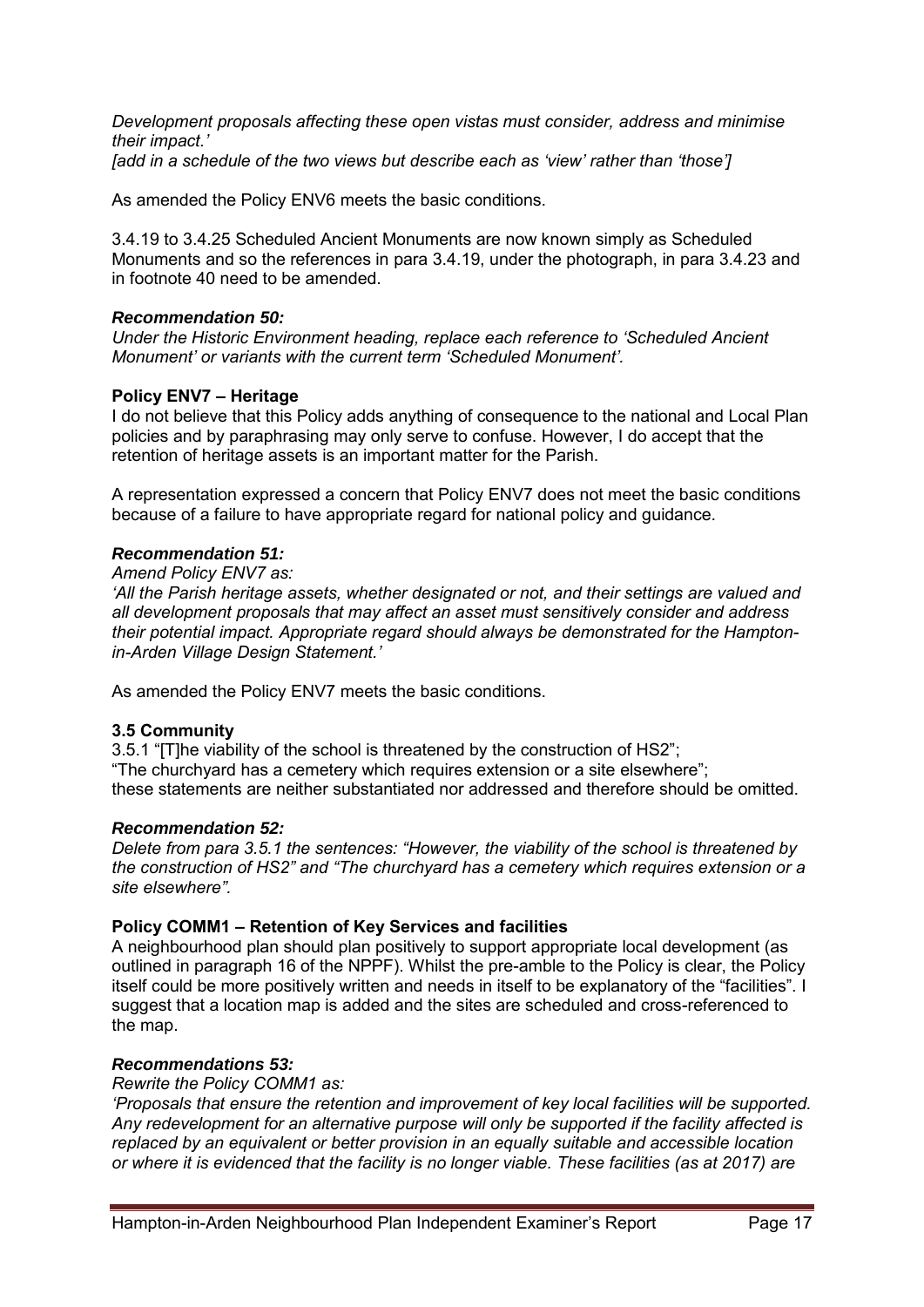*scheduled here (and identified on the related Figure 3.5):' [add in a schedule and cross reference this to a map added as Figure 3.5]* 

As amended the Policy COMM1 meets the basic conditions.

## **Policy COMM2: Developer Contributions**

The purpose of this Policy is to identify the preferred ways in which Developer Contributions can be used to the benefit of the Parish. I understand that your schedule of community infrastructure has had appropriate regard for the CIL Schedule prepared by and approved for Solihull MBC. Any Section 106 monies would necessarily be site specific.

## *Recommendation 54:*

*Rewrite the pre-amble within Policy COMM2 as: 'Funds made available to the Parish through the Community Infrastructure Levy<sup>42</sup> will make contributions toward appropriate community infrastructure, which may include:...' [add in the schedule as shown]* 

As amended the Policy COMM2 meets the basic conditions.

## **4. Next Steps**

## **4.1 Examination & Referendum**

## **4.2 Monitoring & Review**

As the Plan is now at the stage immediately prior to proceeding to Referendum, I suggest that Section 4.1 is no longer relevant and should be deleted and the commitment to 'Monitoring and Review' should become the sole content of Section 4.

#### *Recommendation 55:*

*Delete Section 4.1 and renumber section 4.2 accordingly.*

## **5. Sources**

If you ensure that all the footnotes are complete and the references accurate then there is no continuing purpose for Section 5; its value was during drafting phases.

#### *Recommendation 56:*

*Delete Section 5 and recheck that all the footnotes are complete and the references are current and accurate.*

# **Other matters raised in representations**

Two representations to the consultation on the submitted plan in accordance with Neighbourhood Planning Regulation 17 included a suggestion of potential housing sites that the Plan might usefully include. However, there is no checklist of content that a Neighbourhood Plan must contain or subject matter that it must address; the range of content is entirely at the discretion of the local community and the local issues as they see them. It is not my role as Examiner to test the soundness of a Plan, such as in terms of its coverage, but rather to consider the content presented against the Basic Conditions and related requirements. I cannot therefore recommend additional content or widen the scope of the Plan to the extent suggested.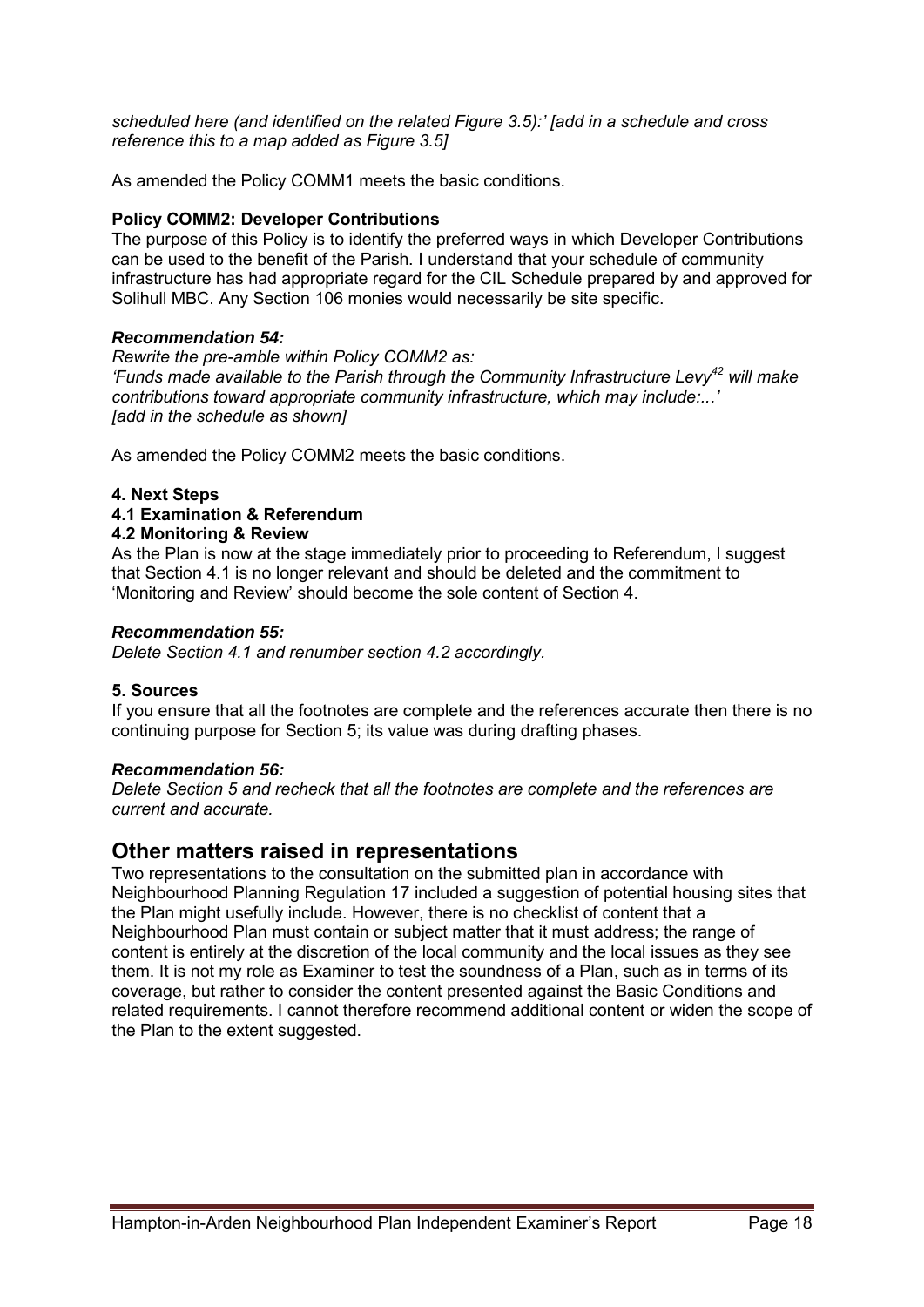# **European Union (EU) and European Convention on Human Rights (ECHR) Obligations**

A further Basic Condition, which the Hampton-in-Arden Neighbourhood Plan must meet, is compatibility with European Union (EU) and European Convention on Human Rights (ECHR) obligations.

There is no legal requirement for a neighbourhood plan to have a sustainability appraisal. The Hampton-in-Arden Neighbourhood Plan does not seek to allocate land for development and therefore significant environmental impact is unlikely. However, in April 2015, Solihull MBC produced the Hampton-in-Arden Neighbourhood Plan Strategic Environmental Assessment and Habitat Regulations Assessment Screening Report. The purpose of this report was to determine whether or not the contents of the Hampton-in-Arden Neighbourhood Plan required a Strategic Environmental Assessment (SEA) (in accordance with the European Directive 2001/42/EC and associated Environmental Assessment of Plans and Programmes Regulations 2004) and/or a Habitat Regulations Assessment (HRA) (in accordance with Article 6(3) and (4) of the EU Habitats Directive 92/43/EEC). A copy of the Report was included in the Basic Conditions Statement, a supporting document for the Neighbourhood Plan.

With regard to Directive 2001/42/EC on the assessment of the effects of certain plans and programmes on the environment, the conclusion of the SEA Screening Report produced by Solihull MBC was: "...the policies in the Plan are likely to be in general conformity with the strategic policies of the Development Plan. It is therefore unlikely that there will be any significant environmental effects arising from the Plan that were not covered in the Sustainability Appraisal / SEA of the Solihull Local Plan and the Gypsy and Traveller Site Allocations Plan. It is therefore concluded that the Plan does not require a full SEA to be undertaken". The consultation responses in relation to this Screening Report from Natural England, Historic England and the Environment Agency supported this conclusion

With regard to Directive 92/43/EEC on the conservation of natural habitats and of wild fauna and flora and Directive 2009/147/EC on the conservation of wild birds, the conclusion of the HRA Screening Report produced by Solihull MBC was: "The policies of the Solihull Local Plan and the Gypsy and Traveller Site Allocations Plan have also been subject to HRA. The screening assessment for both documents concluded that there would be no likely significant effect on the Natura 2000 network, either alone or in combination with other local plans. For the reasons outlined above, it is also concluded that the Plan does not require a full HRA to be undertaken." The consultation responses in relation to this Screening Report from Natural England, Historic England and the Environment Agency supported this conclusion.

Particularly in the absence of any adverse comments from the statutory bodies or the local planning authority, I can confirm that the screening undertaken was appropriate and proportionate and confirm that the Plan has sustainability at its heart.

The Hampton-in-Arden Neighbourhood Plan has regard to fundamental rights and freedoms guaranteed under the ECHR and complies with the Human Rights Act 1998. No evidence has been put forward to demonstrate that this is not the case.

Taking all of the above into account, I am satisfied that the Hampton-in-Arden Neighbourhood Plan is compatible with EU obligations and that it does not breach, nor is in any way incompatible with the ECHR.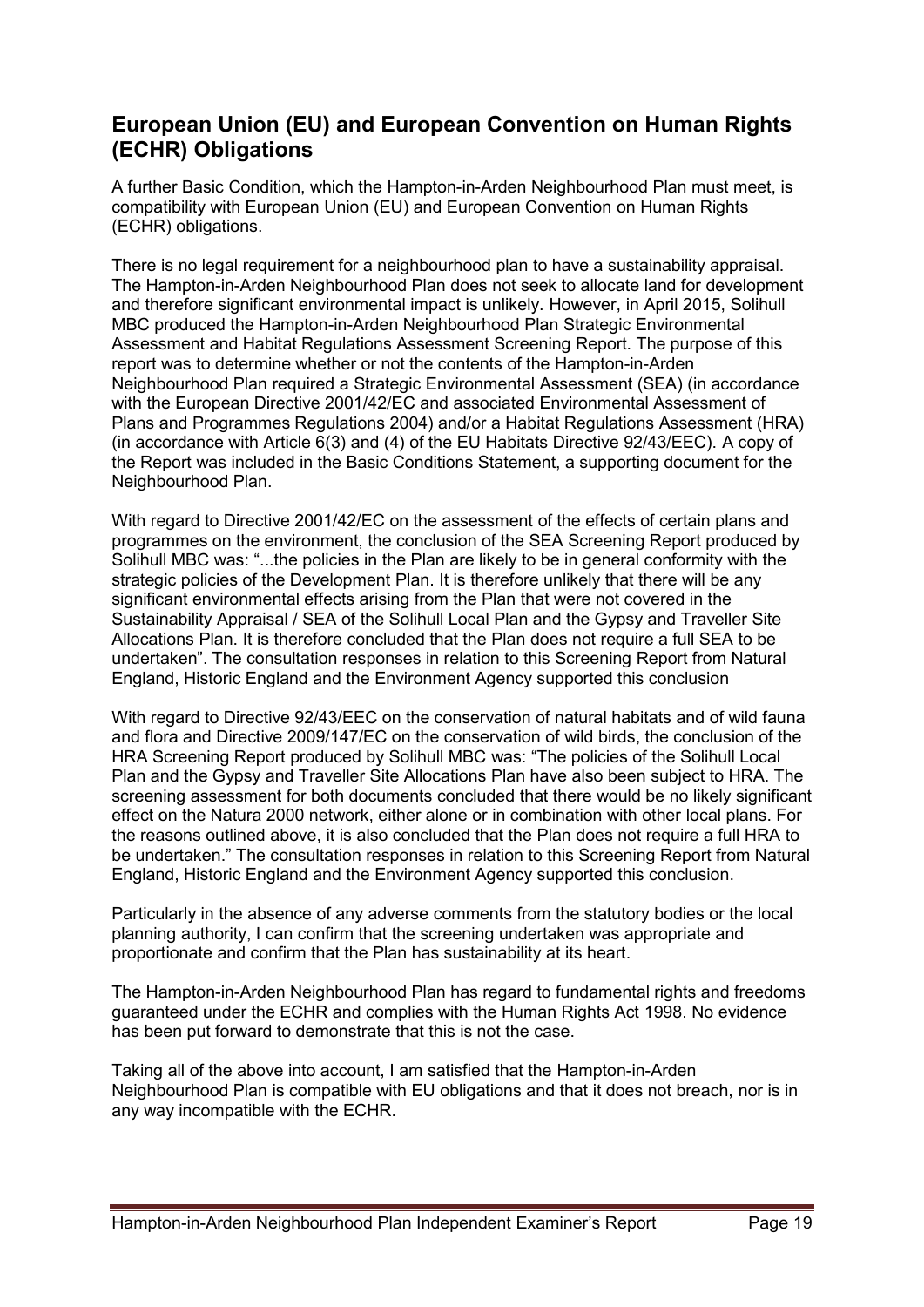# **Conclusions**

This Independent Examiner's Report recommends a range of modifications to the Policies, as well as some of the supporting text and figures, in the Plan. Modifications have been recommended to effect corrections, to ensure clarity and in order to ensure that the basic conditions are met. Whilst I have proposed a significant number of modifications, the Plan itself remains fundamentally unchanged in the role and direction set for it by the Qualifying Body, the Parish Council. Where deletions have been recommended because of inappropriate repetition of Local Plan content, the policy requirements within the Solihull Development Plan will still be effective.

I therefore conclude that, subject to the modifications recommended, the Hampton-in-Arden Neighbourhood Plan:

- has regard to national policies and advice contained in guidance issued by the Secretary of State;
- contributes to the achievement of sustainable development;
- is in general conformity with the strategic policies of the development plan for the area;
- is compatible with European Union (EU) and European Convention on Human Rights (ECHR) obligations.

**On that basis I** *recommend* **to the Solihull Metropolitan Borough Council that, subject to the incorporation of modifications set out as recommendations in this report, it is appropriate for the Hampton-in-Arden Neighbourhood Plan to proceed to referendum.** 

## **Referendum Area**

As noted earlier, part of my Examiner role is to consider whether the referendum area should be extended beyond the Plan area. I consider the Neighbourhood Area to be appropriate and no evidence has been submitted to suggest that this is not the case. I therefore **recommend** that the Plan should proceed to referendum based on the Neighbourhood Area as approved by the Solihull Metropolitan Borough Council on 24<sup>th</sup> June 2013.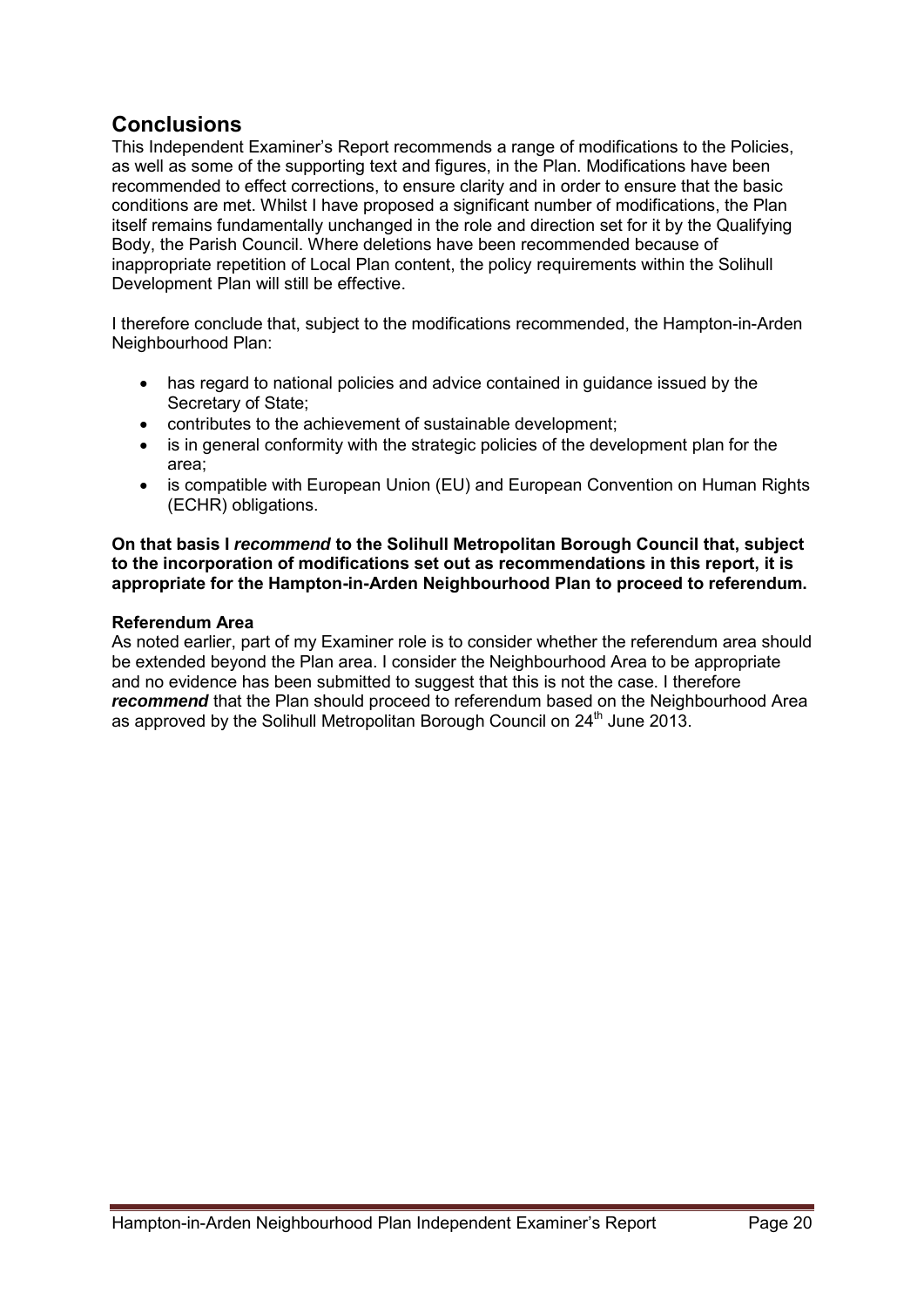**Recommendations:** (this is a listing of the recommendations exactly as they are included in the Report)

## *Recommendation1:*

*Add to the Basic Conditions Statement a brief paragraph setting out the ways in which the Plan contributes to the achievement of sustainable development.* 

#### *Recommendation 2:*

*Update the start date for the Plan and remove 'Submission Draft February 2016'; amend the document footer accordingly.* 

#### *Recommendation 3:*

*Delete the Foreword and amend the Contents page accordingly. The Contents page should also be completely reviewed in the light of the other Recommendations as to content set out below.* 

#### *Recommendation 4:*

*Delete the Executive Summary and amend the Contents page accordingly. Add back into the Contents page the (final) listing of Policies, by reference and title, under the relevant topic headings.* 

#### *Recommendation 5:*

*In Figure 1.1 remove all boundaries other than the Neighbourhood Area and retitle the Figure and section 1.1 as 'The Neighbourhood Area'.* 

#### *Recommendation 6:*

*Correct para 1.1.8 to read: 'In the 2011 Census the Parish was shown to have 803 dwellings and a population of 1,834'.* 

#### *Recommendation 7:*

*Amend para 1.2.1 to say: 'In June 2013 Solihull Metropolitan Borough Council (hereafter referred to as Solihull MBC) designated the Parish of Hampton-in-Arden as a Neighbourhood Area<sup>8</sup> . This enabled the Parish Council to proceed to prepare a Neighbourhood Development Plan. The Parish has chosen to extend the Plan document to include Key Actions which, since they do not relate to land use matters, cannot be used for formal Development Plan purposes but rather they outline important issues that the Parish Council will seek to progress over the period of the Plan in line with the Plan vision and objectives. The two types of content are distinguished by the use of two colours: Development Plan policies are clearly identified by blue text boxes whereas the Key Actions solely for the Parish Council are identified by green text boxes.'* 

#### *Recommendation 8:*

*Amend para 1.2.3 in line with the revised para 1.2.1 ie omit the last two sentences that duplicate the reference to Key Actions.* 

#### *Recommendation 9:*

*Amend para 1.2.4 (and its related footnote) to refer to the submitted Plan document and to reference all the accompanying documents.* 

#### *Recommendation 10:*

*Amend para 1.3.2 to include the actual wording from the NPPF and note that further detail is included in the Basic Conditions Statement accompanying the Plan: "the Plan must:*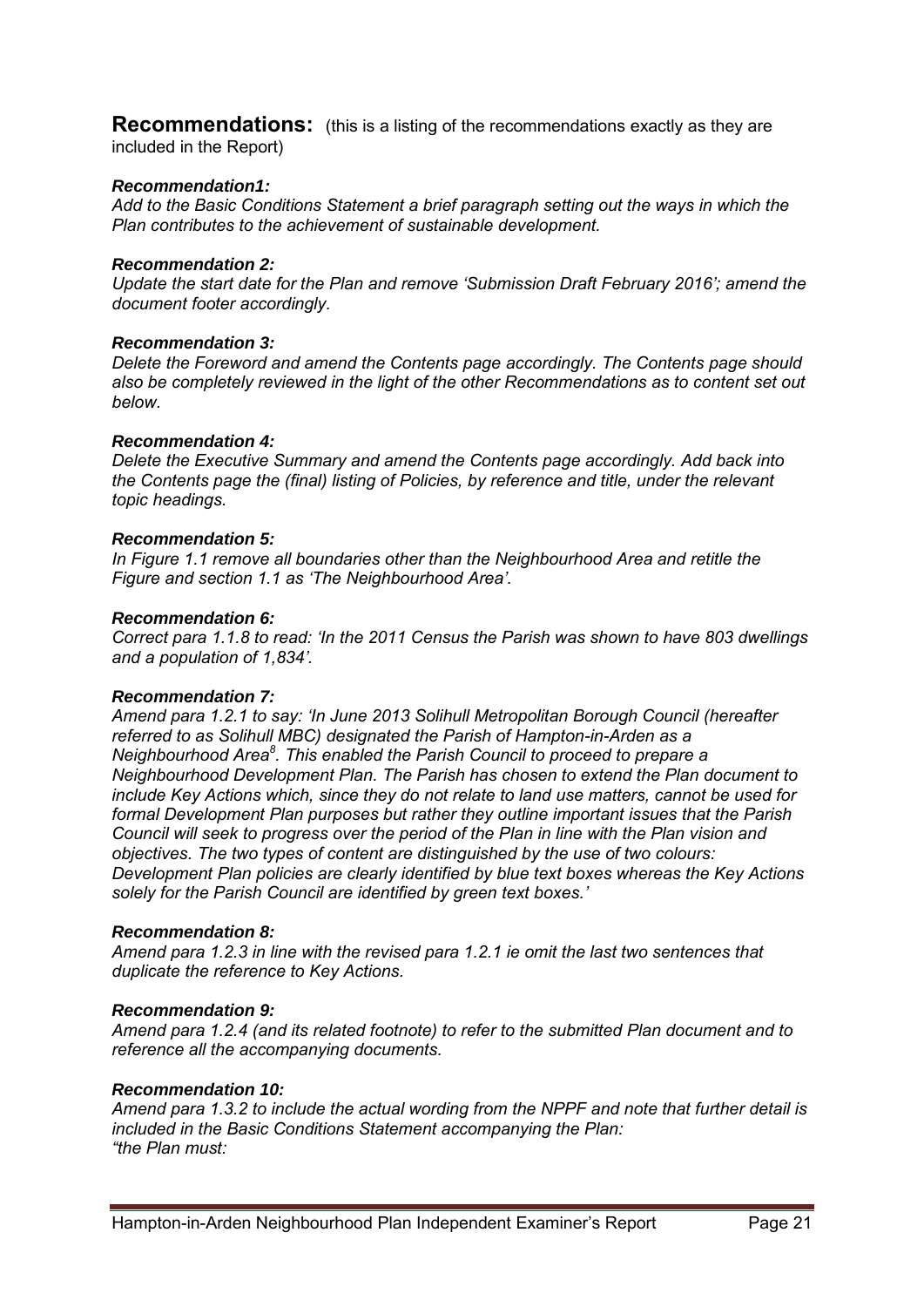- *have regard to national policies and advice contained in guidance issued by the Secretary of State;*
- *contribute to the achievement of sustainable development;*
- *be in general conformity with the strategic policies of the development plan for the area."*

## *Recommendation 11:*

*Replace the general reference in para 1.3.1 that seeks to explain the 'presumption in favour of sustainable development' with the more neighbourhood plan specific explanation from the NPPF (para 16): "neighbourhoods should:* 

*● develop plans that support the strategic development needs set out in Local Plans, including policies for housing and economic development;* 

*● plan positively to support local development, shaping and directing development in their area that is outside the strategic elements of the Local Plan."* 

#### *Recommendation 12:*

*Amend para 1.3.6 to open with: 'The Neighbourhood Plan is written to be in general conformity with the strategic policies of the Solihull Development Plan….'* 

## *Recommendation 13:*

*Devise a more explanatory approach for the content of para 1.3.8 better setting out the relationship for the Plan Area between the Local Plan and the priorities for the neighbourhood plan.* 

## *Recommendation 14:*

*In para 1.4 remove 'the accountable body' and replace with 'the Qualifying Body'.* 

#### *Recommendation 15:*

*In para 1.4.5 remove 'Following confirmation of 'relevant body' status in 2013' and so the paragraph will start with 'Extensive consultation has been….."* 

#### *Recommendation 16:*

*Amend the reference in para 1.4.8 to omit reference to 'Submission Draft'.* 

#### *Recommendation 17:*

*Delete paras 1.4.13 to 1.4.15.*

#### *Recommendation 18:*

*In para 2.1.1 correct the span of years covered by the Plan.* 

#### *Recommendation 19:*

*Delete the final sentence of para 2.2.1.* 

#### *Recommendation 20:*

*Reduce para 2.2.2 to a simple sentence noting the nature of concerns as actually expressed during the consultations, with updated timescale details, rather than assertions which are not factually based.* 

#### *Recommendation 21:*

*Reduce para 2.2.3 to a simple sentence noting the nature of concerns as actually expressed during the consultations, with any updated timescale details, rather than assertions which are not factually based.*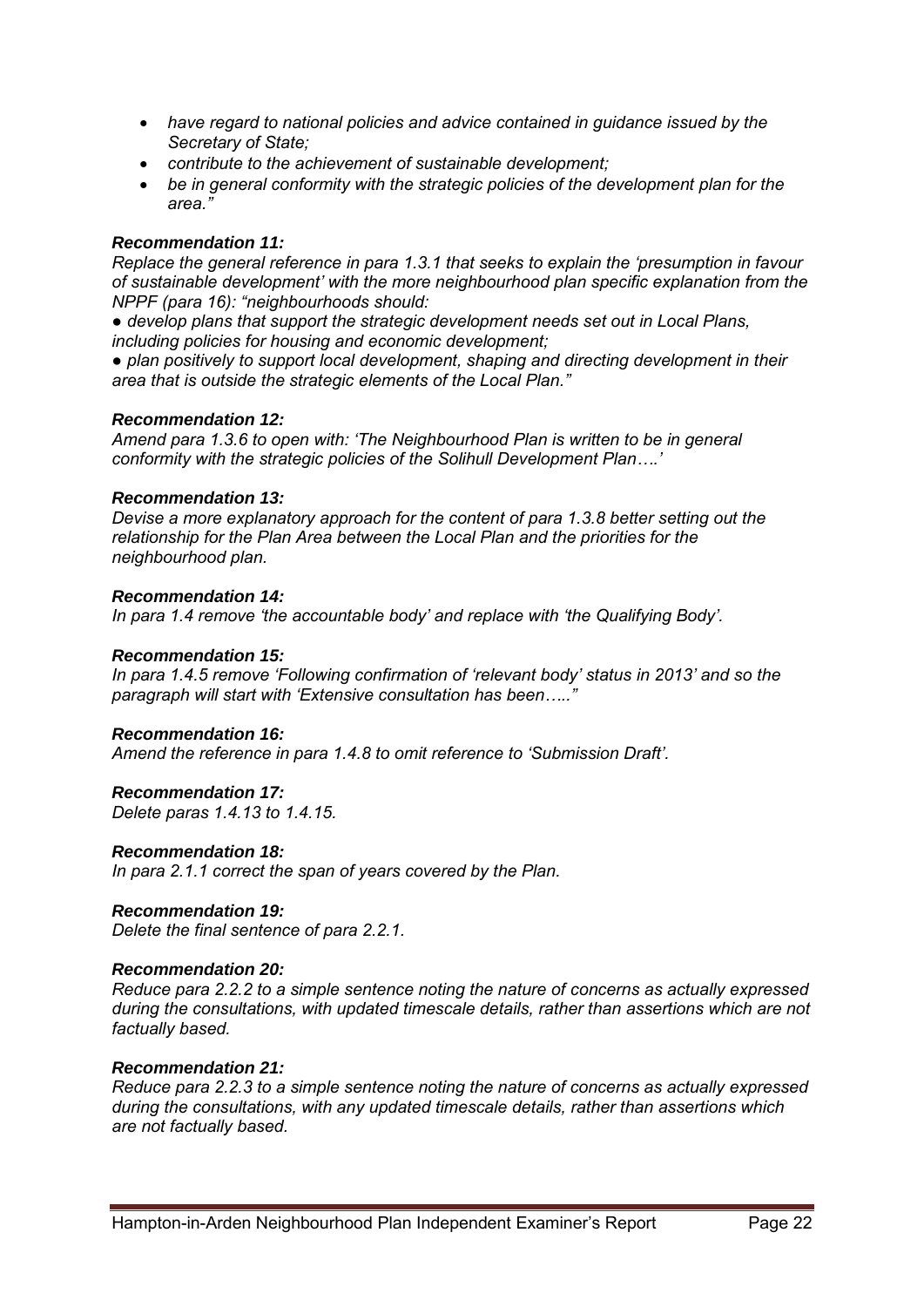## *Recommendation 22:*

*Reduce para 2.2.4 to a simple sentence noting the nature of concerns as actually expressed during the consultations rather than assertions which are not factually based.* 

## *Recommendation 23:*

*Reduce paras 2.2.5 & 2.2.6 to a simple sentence noting the concerns as actually expressed during the consultations rather than assertions which are not factually based.* 

#### *Recommendation 24:*

*Add after the first sentence of para 2.2.8 a bracketed reference or footnote indicating that the detail for the housing site identified is: (Solihull Local Plan 2013 p87 Site 24).* 

## *Recommendation 25:*

*Delete para 2.2.9 and replace with the first two sentences from para 3.1.1 (but with a single source referencing).* 

## *Recommendation 26:*

*Remove from para 2.2.12 extraneous, duplicate or unsubstantiated references and matters which are not about the 'Historic and Natural Environment'.* 

## *Recommendation 27:*

*Omit the words 'the provision of' from Objective one at para 2.3.1.* 

## *Recommendation 28:*

*Add the words 'within the Parish' in place of the undefined detail "(including the Meriden Gap)" in para 2.3.1.* 

#### *Recommendation 29:*

*Add at the commencement of Section 3: 'The Key Actions included here (clearly identified in Green text boxes) cannot be used for formal Development Plan purposes since they do not relate to land use matters; rather they outline important issues that the Parish Council will seek to progress over the period of the Plan in line with the Plan vision and objectives'.* 

#### *Recommendation 30:*

*Redraft paras 3.1.1 & 3.1.2 along these lines:* 

*'3.1.1 The housing situation in Hampton-in-Arden and Catherine-de-Barnes broadly reflects that in the Borough and the Solihull Development Plan sets out proposals for meeting housing needs (Policy P4 Meeting Housing Needs & Policy P5 Provision of Land for Housing). In particular (and as noted earlier) the Development Plan allocates a site within the Parish for 110 houses (Solihull Local Plan 2013 p87 Site 24). In the Meeting Housing Needs Supplementary Planning Document (SPD)<sup>21</sup>the Parish is identified as one of the Rural Housing Market Areas where "there is a strong mismatch between the local housing demand of newly forming households…and the housing supply. The Council will [generally] seek 40% of all new market dwellings to be 1 or 2 bedrooms in size" (para 9.7). The SPD also includes a Rural Exceptions Policy in order to "increase the supply of affordable housing in rural areas and to enable these Parishes and Neighbourhoods to meet their own local housing needs".* 

*3.1.2 In view of the existing Local Plan commitment of land for 110 houses, this Plan does not include for any additional land allocation for housing. Instead the Plan provides policy guidance supportive of particular types of proposals for housing that address identified local needs.'* 

## *Recommendation 31:*

*In para 3.1.3 provide the source and the basis (local or national) for the averaging of the proportion of family homes.*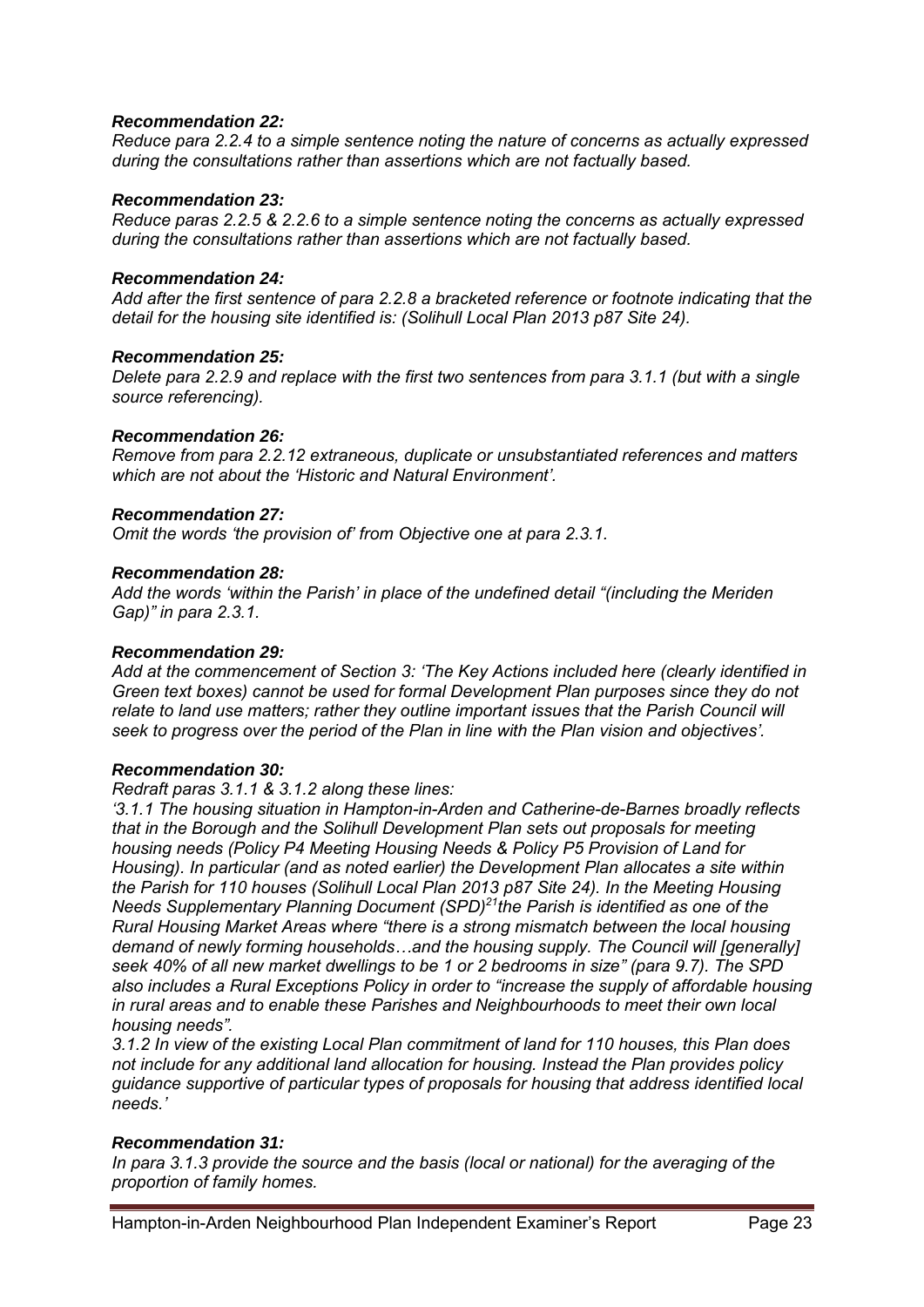## *Recommendation 32:*

*Correct the title for Figure 3.1 to 'The Green Belt Area within the Parish'.* 

#### *Recommendations 33:*

*In Policy HOU1: amend the first sentence to replace 'encouraged' with 'supported'; delete the last bullet point beginning 'development proposals within the Conservation Area…'* 

#### *Recommendation 34:*

*Edit Policy HOU2 to read: 'All new developments must have regard to the Hampton-in-Arden Village Design Statement and, where appropriate, the Conservation Area Appraisal.'* 

#### *Recommendation 35:*

*Amend the Key Action HOU1 box along these lines: 'A site of 2.79ha off Meriden Road for an estimated 110 dwellings is identified in the Solihull Development Plan for release in 2023. However, changes in circumstances or policy could result in an earlier release. It is intended that the site will only be released conditionally on the reclaiming of the Arden Wood Shavings site for open space. In the event that this site is unavailable an alternative solution for delivering the additional open space will be needed. The Parish Council will publicise proposals and work with residents to identify favoured options.'* 

#### *Recommendation 36:*

*Delete the second paragraph of the Policy ECN1 and recast this as Key Action ECN3.* 

#### *Recommendation 37:*

*Rephrase Policy ECN2 as:* 

*'The creation of small scale business accommodation on brownfield sites or other suitable sites within the built-up area will be supported provided:* 

- *there is a sufficient and acceptable loading, delivery and despatch arrangement including staff and visitor parking,*
- *it can be demonstrated that the impact on any neighbouring residences has been considered and is acceptably small, and*
- *it can be demonstrated that the impact on the environment and visual amenity has been considered and is acceptably small.*

*Proposals that require a planning consent and would result in the loss of existing business premises will not be supported unless they are an appropriate part of a wider scheme that will deliver business benefits or it is evidenced that the business is no longer viable.'* 

#### *Recommendation 38:*

*Recast Policies TRA1 to TRA4 as Key Actions and renumber the subsequent TRA Key Actions accordingly. Update and edit the narrative content where appropriate.* 

#### *Recommendation 39:*

*Reduce para 3.3.13 to a simple sentence noting the general nature of concerns rather than assertions which are not evidenced as factually based.* 

#### *Recommendation 40:*

*In para 3.4.3 change the noted landscape description from that for 'Arden Pastures' to that for 'Arden Parklands' and amend footnote 31 to reference page 17 [not page 13].* 

#### *Recommendation 41:*

*Reorder the content of paras 3.4.10 to 3.4.12 to ensure that they fully address each and every one of the NPPF criteria in turn.*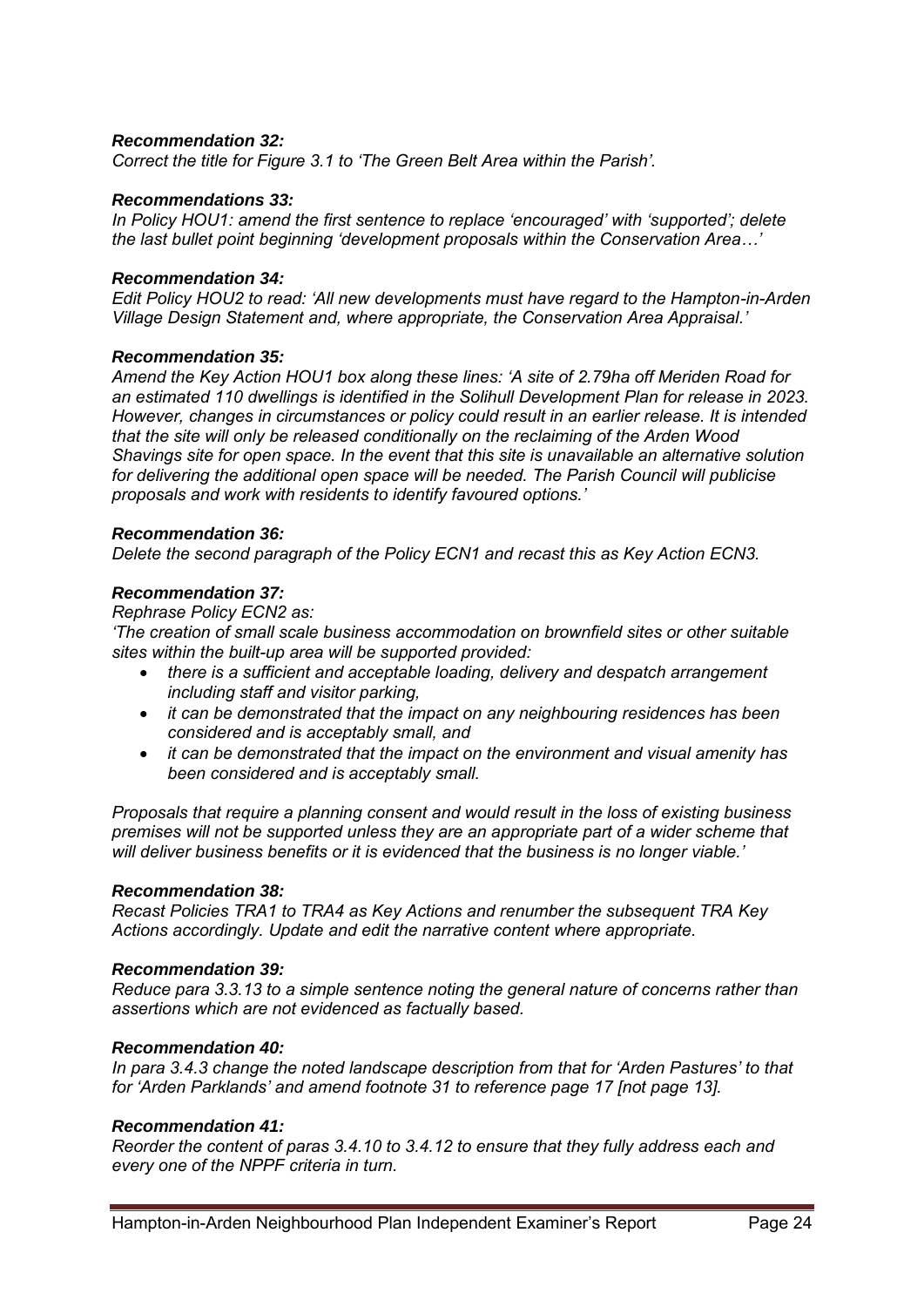## *Recommendation 42:*

*Amend the last sentence of para 3.4.13 to read:* '*The Blythe Valley also provides a wildlife migration corridor within the Parish*.'

#### *Recommendation 43:*

*Add a photo illustration of View 2 adjacent to para 3.4.17, cross reference both photos to the map that is Figure 3.4 and include a note: 'These illustrative photographs can only provide a limited representation of the views being protected.'* 

#### *Recommendation 44:*

*Delete Policy ENV1 and adjust the numbering of subsequent policies accordingly.* 

#### *Recommendation 45:*

*Re-edit Policy ENV2 as:* 

*'All development proposals should include a landscaping scheme that:* 

- *wherever possible retains existing mature and established trees;*
- *provides for additional tree planting to enhance, soften and screen the development;*
- *utilises tree species that reflect the existing pattern of tree cover in the Parish; and*
- *wherever possible includes for some semi-mature trees to aid the early maturity of the landscaping.'*

#### *Recommendation 46:*

#### *Reword Policy ENV4 as:*

*'The areas scheduled below (and identified in the related Figure 3.3) are designated and protected as Local Green Spaces (as defined in the National Planning Policy Framework).' [add in a schedule of the sites, the land around the Spinney could be a single entry]* 

#### *Recommendation 47:*

*Delete Policy ENV4 and adjust the numbering of subsequent policies accordingly.* 

#### *Recommendation 48:*

*Delete Policy ENV5 and adjust the numbering of subsequent policies accordingly.* 

#### *Recommendation 49:*

*Re-edit Policy ENV6 as:* 

*'Two views of importance to the setting of Hampton-in-Arden and its Conservation Area will be protected; the views are scheduled below (and identified in the related Figure 3.4). Development proposals affecting these open vistas must consider, address and minimise their impact.'* 

*[add in a schedule of the two views but describe each as 'view' rather than 'those']* 

#### *Recommendation 50:*

*Under the Historic Environment heading, replace each reference to 'Scheduled Ancient Monument' or variants with the current term 'Scheduled Monument'.* 

## *Recommendation 51:*

*Amend Policy ENV7 as:* 

*'All the Parish heritage assets, whether designated or not, and their settings are valued and all development proposals that may affect an asset must sensitively consider and address their potential impact. Appropriate regard should always be demonstrated for the Hamptonin-Arden Village Design Statement.'*